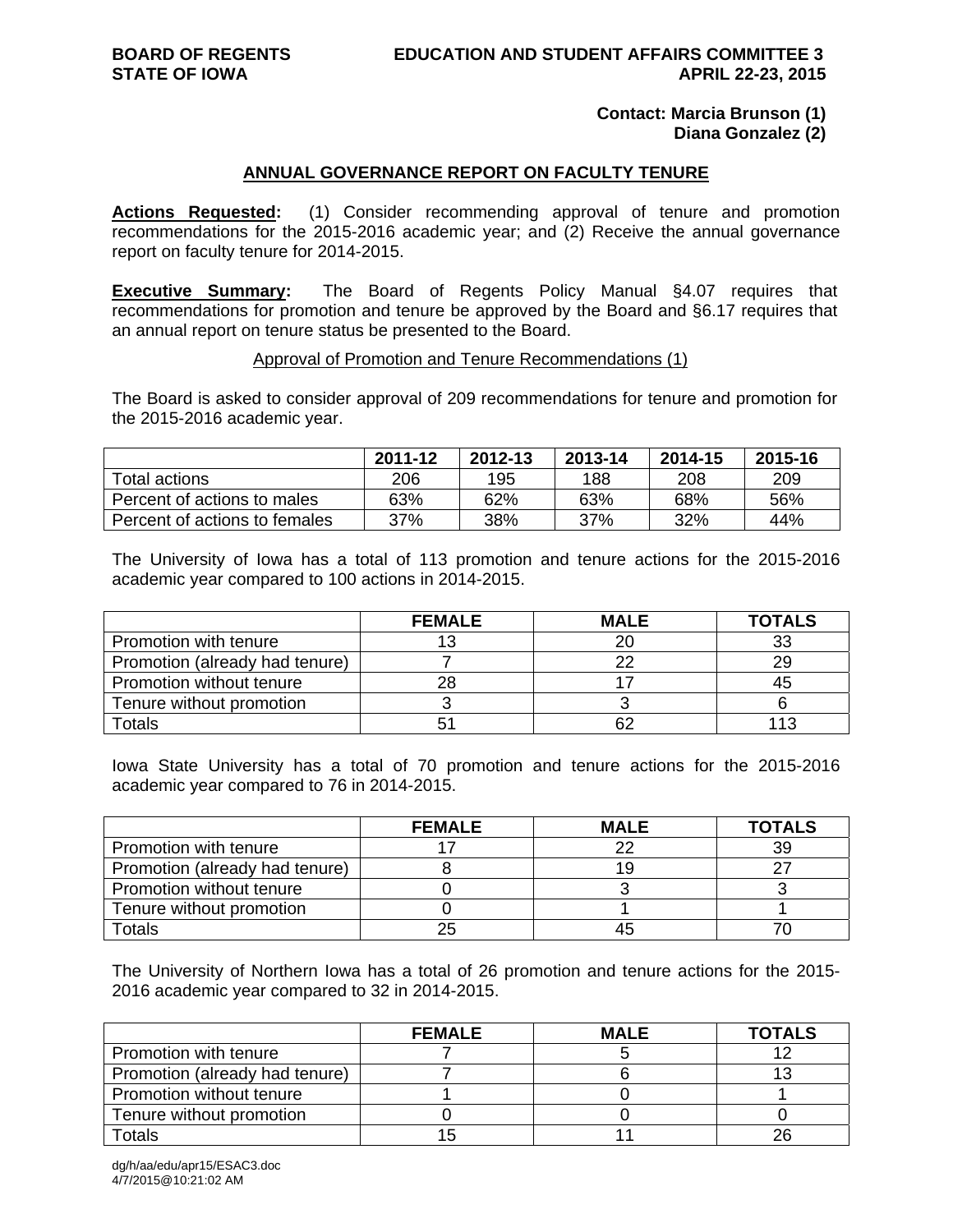### **Annual Report on Faculty Tenure – 2014-2015**

Total faculty. In 2014-2015, the total number of faculty members at the Regent universities was 5,795<sup>2</sup>, an increase of 67  $(+1.2%)$  from the prior year.

- **##** The number of tenured faculty was 2,681, a decrease of 24 (-0.9%) from the prior year.
- **##** The number of tenure-track faculty (TT) was 821, an increase of 27 (+3.4%) from the prior year.
- $m$  The number of non-tenure-track faculty (NTT) was 2,293, an increase of 64 (+2.9%) from the prior year.



#### **TABLE 1 TOTAL FACULTY AT THE REGENT UNIVERSITIES BY TENURE 2012-2013 to 2014-2015**

|              | <b>TENURED</b> | <b>TENURE-</b>    | NON-TEN.-TRK. | <b>TOTAL</b> |
|--------------|----------------|-------------------|---------------|--------------|
|              |                | <b>TRACK</b>      |               |              |
| 2012-2013    |                |                   |               |              |
| <b>SUI</b>   | 1,249 (41.6%)  | 386 (12.8%)       | 1,372 (45.6%) | 3,007        |
| <b>ISU</b>   | 1,028 (55.8%)  | 303 (16.5%)       | 511 (27.7%)   | 1,842        |
| <b>UNI</b>   | 453 (57.5%)    | 112 (14.2%)       | 223 (28.3%)   | 788          |
| <b>TOTAL</b> | 2,730 (48.4%)  | 801 (14.2%)       | 2,106 (37.4%) | 5,637        |
| 2013-2014    |                |                   |               |              |
| <b>SUI</b>   | 1,243 (40.6%)  | $(12.4\%)$<br>381 | 1,440 (47.0%) | 3,064        |
| <b>ISU</b>   | 1,012 (54.3%)  | 294 (15.8%)       | 557 (29.9%)   | 1,863        |
| UNI          | 450 (56.2%)    | 119 (14.9%)       | 232 (28.9%)   | 801          |
| <b>TOTAL</b> | 2,705 (47.2%)  | 794 (13.9%)       | 2,229 (38.9%) | 5,728        |
| 2014-2015    |                |                   |               |              |
| <b>SUI</b>   | 1,240 (40.1%)  | 376 (12.1%)       | 1,478 (47.8%) | 3,094        |
| <b>ISU</b>   | 1,003 (53.1%)  | 315 (16.7%)       | 570 (30.2%)   | 1,888        |
| <b>UNI</b>   | 438 (53.9%)    | 130 (16.0%)       | 245 (30.1%)   | 813          |
| <b>TOTAL</b> | 2,681 (46.3%)  | 821 (14.2%)       | 2,293 (39.5%) | 5,795        |
|              |                |                   |               |              |

 $2$  In 2014-2015, the total number of faculty at the three universities was 8,050 and included 2,255 clinical or adjunct faculty members at SUI who did not receive a salary.

dg/h/aa/edu/apr15/ESAC3.doc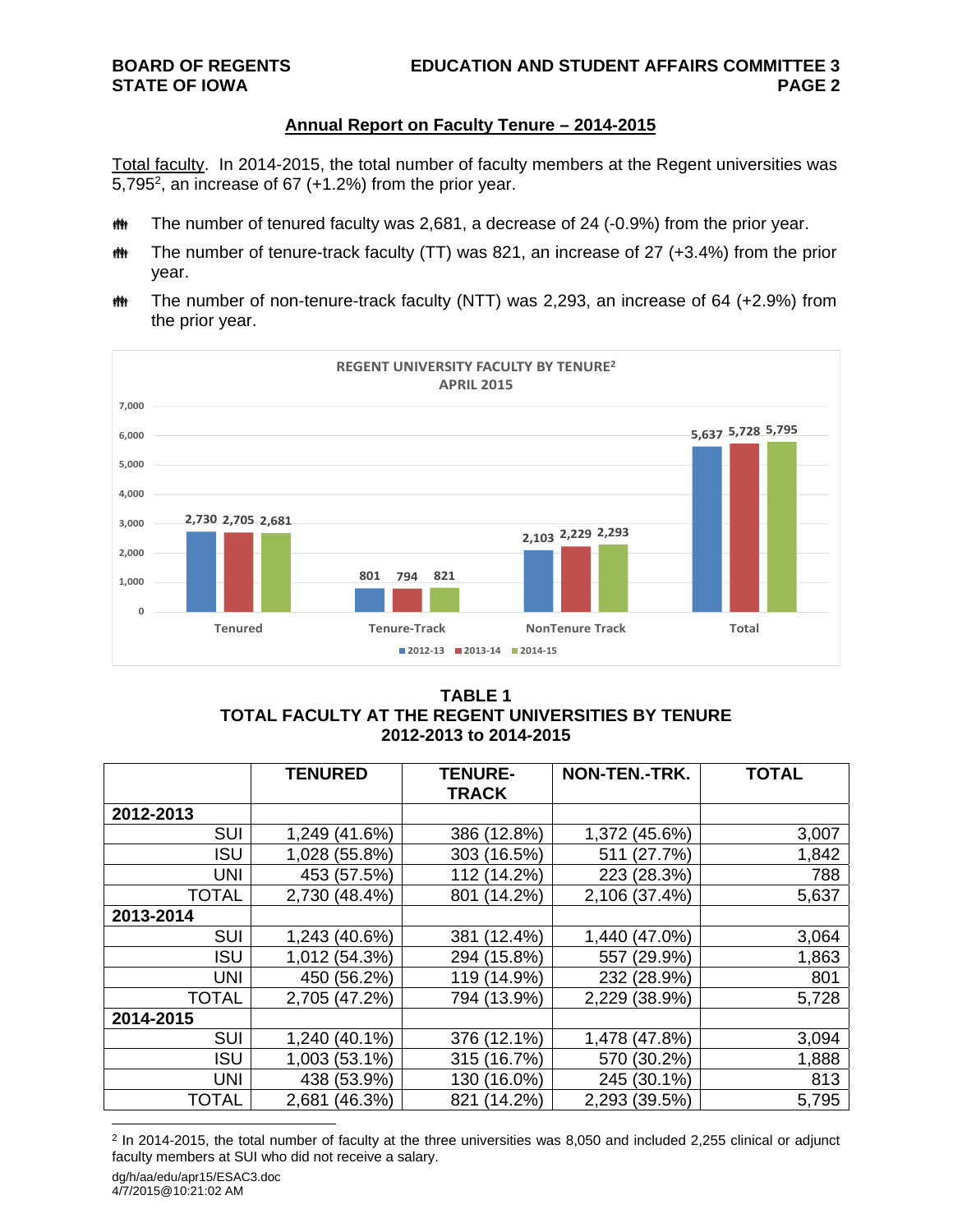#### **BOARD OF REGENTS EDUCATION AND STUDENT AFFAIRS COMMITTEE 3 STATE OF IOWA** PAGE 3

Tenure-eligible faculty. In 2014-2015, the number of tenure-eligible faculty (includes tenured and tenure-track faculty) was 3,502, an increase of three (-0.1%) from the prior year. More than 76% of the tenure-eligible faculty at the Regent universities is tenured.

|              | <b>TENURED</b>   | <b>TENURE-TRACK</b> | <b>TOTAL</b> |
|--------------|------------------|---------------------|--------------|
| 2012-2013    |                  |                     |              |
| <b>SUI</b>   | 1,249 (76.4%)    | 386 (23.6%)         | 1,635        |
| <b>ISU</b>   | 1,028 (77.2%)    | 303 (22.8%)         | 1,331        |
| <b>UNI</b>   | 453 (80.2%)      | 112 (19.8%)         | 565          |
| <b>TOTAL</b> | 2,730 (77.3%)    | 801 (22.7%)         | 3,531        |
| 2013-2014    |                  |                     |              |
| <b>SUI</b>   | 1,243 (76.5%)    | 381 (23.5%)         | 1,624        |
| <b>ISU</b>   | 1,012 (77.5%)    | 294 (22.5%)         | 1,306        |
| <b>UNI</b>   | 450 (79.1%)      | 119 (20.9%)         | 569          |
| <b>TOTAL</b> | 2,705 (77.3%)    | 794 (22.7%)         | 3,499        |
| 2014-2015    |                  |                     |              |
| <b>SUI</b>   | 1,240 (76.7%)    | 376 (23.3%)         | 1,616        |
| <b>ISU</b>   | 1,003 (76.1%)    | 315 (23.9%)         | 1,318        |
| <b>UNI</b>   | 438 (77.1%)      | 130 (22.9%)         | 568          |
| TOTAL        | 2,681<br>(76.6%) | $(23.4\%)$<br>821   | 3,502        |

#### **TABLE 2 TOTAL TENURE-ELIGIBLE FACULTY BY TENURE 2012-2013 to 2014-2015**

Tenure levels. There are no national standards regarding the appropriate levels of tenure. However, comprehensive analyses of tenure at the national level have concluded that an institution should provide close oversight when more than one-half to two-thirds of its faculty is on tenure appointments.

- **<sup>#\*\*</sup>** A conclusion by the *Commission on Academic Tenure<sup>3</sup>* was based on the assumption that "a larger proportion of tenured faculty is likely to curtail opportunities for the appointment and retention of younger faculty, with undesirable effects on institutional vitality…and to diminish opportunities for the recruitment and promotion of an increased number of women and members of minority groups."
- $\ddot{\mathbf{m}}$  In 2014-2015, there were a significant number of departments at the Regent institutions with 70% or more of their tenure-eligible faculty that were tenured.
	- $\Diamond$  At SUI, at least 70% of the tenure-eligible faculty is tenured in 68 out of 112 (60.7%) departments and in nine of 12 (75.0%) Colleges - Business, Dentistry, Education, Engineering, Law, Liberal Arts and Sciences, Medicine, Pharmacy, and Public Health.
	- $\Diamond$  At ISU, at least 70% of the tenure-eligible faculty is tenured in 45 out of 65 (69.2%) departments and in five of seven (71.4%) Colleges - Agriculture and Life Sciences, Design, Engineering, Liberal Arts and Sciences, and Veterinary Medicine, as well as the Library.
	- $\Diamond$  At UNI, at least 70% of the tenure-eligible faculty is tenured in 29 out of 38 (76.3%) departments and in all five (100.0%) Colleges - Business Administration; Education; Humanities, Arts, and Sciences; and Social and Behavioral Sciences; as well as the Library.

 $\overline{a}$ 

dg/h/aa/edu/apr15/ESAC3.doc 4/7/2015@10:21:02 AM 3 William Keast, 1973.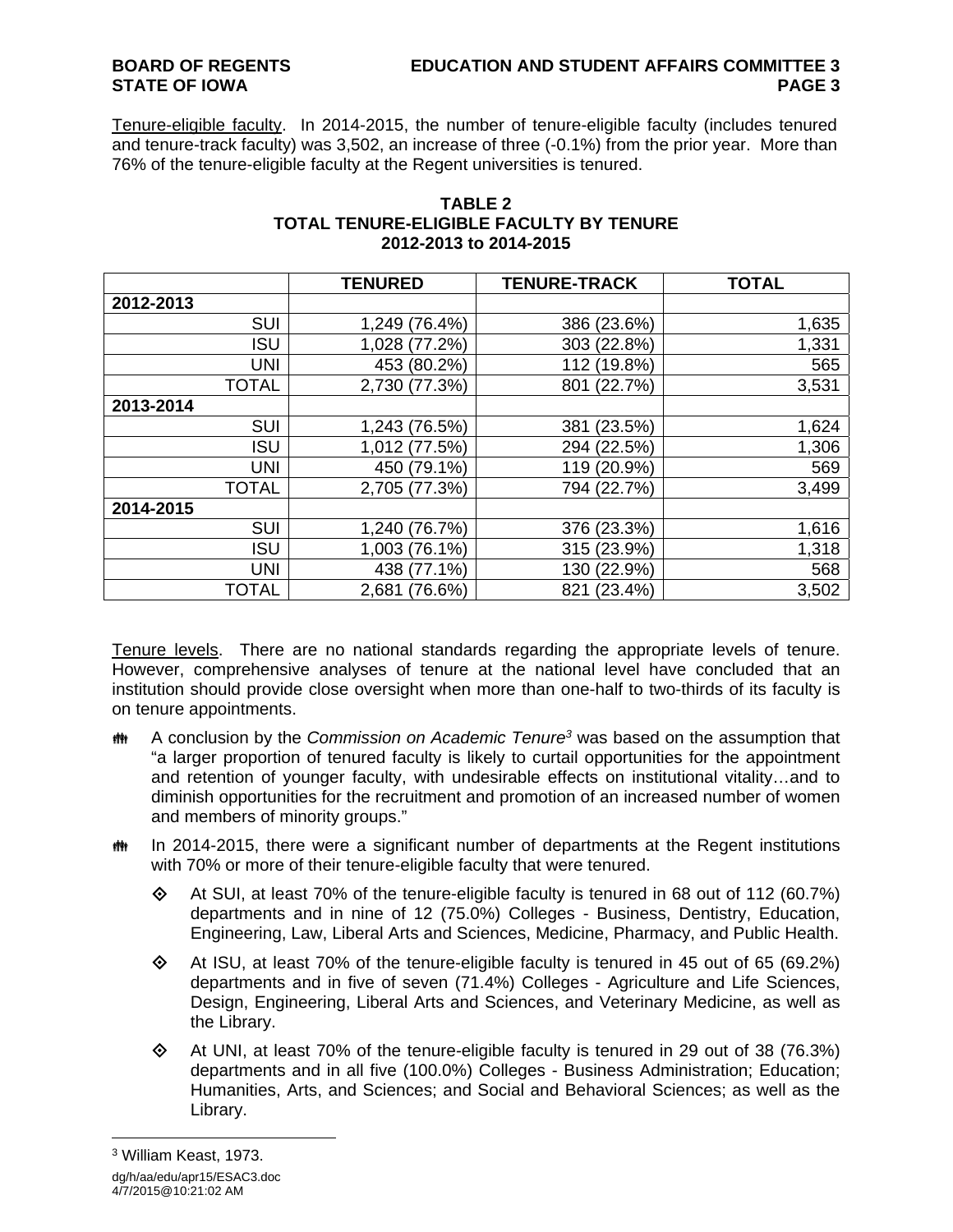Comparison to peer institutions. The data from the 2013-2014 AAUP Faculty Compensation Survey4 for full-time faculty on a 9-10 month contract indicate that:

- $\ddot{\mathbf{m}}$  At SUI, the tenure rate<sup>5</sup> is 61.2%. At its peer institutions, the tenure rate range is 57.0% -77.0%; the median is 63.6% and the mean is 65.5%.
- **##** At ISU, the tenure rate is 62.5%. At its peer institutions, the tenure rate range is 55.6% -74.1%; the median is 63.6% and the mean is 64.3%.
- $\ddot{\mathbf{m}}$  At UNI, the tenure rate is 76.6%. At its peer institutions, the tenure rate range is 56.5% -77.4%; the median is 71.1% and the mean is 68.5%.

#### Tenure trends.

- **##** The number of grand total faculty has increased every year for the past 13 years.
- **##** During the past ten years, the average number of tenured faculty was 2,725 with a low of 2,681 (2014-2015) and a high of 2,762 (2009-2010). The median during the 10 year period was 2,729.
- **##** During the past ten years, the average number of tenure-track faculty was 824 with a low of 777 (2011-2012) and a high of 901 (2005-2006). The median during the ten year period was 811.
- **##** There was an increase of nine (+5.9%) in the number of tenure-eligible minority faculty members in 2014-2015. During the past ten years, the average number of tenure-eligible minority faculty was 619 with a low of 540 (2005-2006) and a high of 669 (2014-2015) which is an all time high.
- There was an increase of 19 (+1.6%) in the number of tenure-eligible female faculty members. During the past ten years, the average number of tenure-eligible female faculty was 1,141 with a low of 1,090 (2007-2008) and a high of 1,205 (2014-2015) which is an all time high.
- **##** The largest percentage of total faculty by tenure status and gender continues to be tenured male faculty members.
- **##** The number of departments with 70% or more of tenure-eligible faculty who are tenured (142) decreased by 10 (-6.6%) from the prior year; this represents 66% of the total number of departments at the Regent universities.
- **##** The total number of non-tenure track faculty remained the same as the prior year; it is the highest number  $(4,548)^6$  during the past 23 years. The number of non-tenure-track faculty members represents more than 56% of the total faculty. The total number of non-tenuretrack faculty includes 2,255 clinical or adjunct faculty at SUI who do not receive a salary.
- **##** The majority of tenured and tenure-track faculty is employed on a full-time basis, while the majority of non-tenure-track faculty is employed on a part-time basis.

Board of Regents Strategic Plan. The Annual Faculty Tenure Report addresses the Board of Regents Strategic Plan priority of "educational excellence and impact" as well as Goal #8 – "Iowa's public universities and special schools shall be increasingly efficient and productive."

 $\overline{a}$ 

<sup>4</sup> The data do not include medical school faculty or librarians.

 $5$  The tenure rate is the proportion of tenured faculty members to all full-time faculty included in the base.  $6$  Includes both paid and unpaid faculty.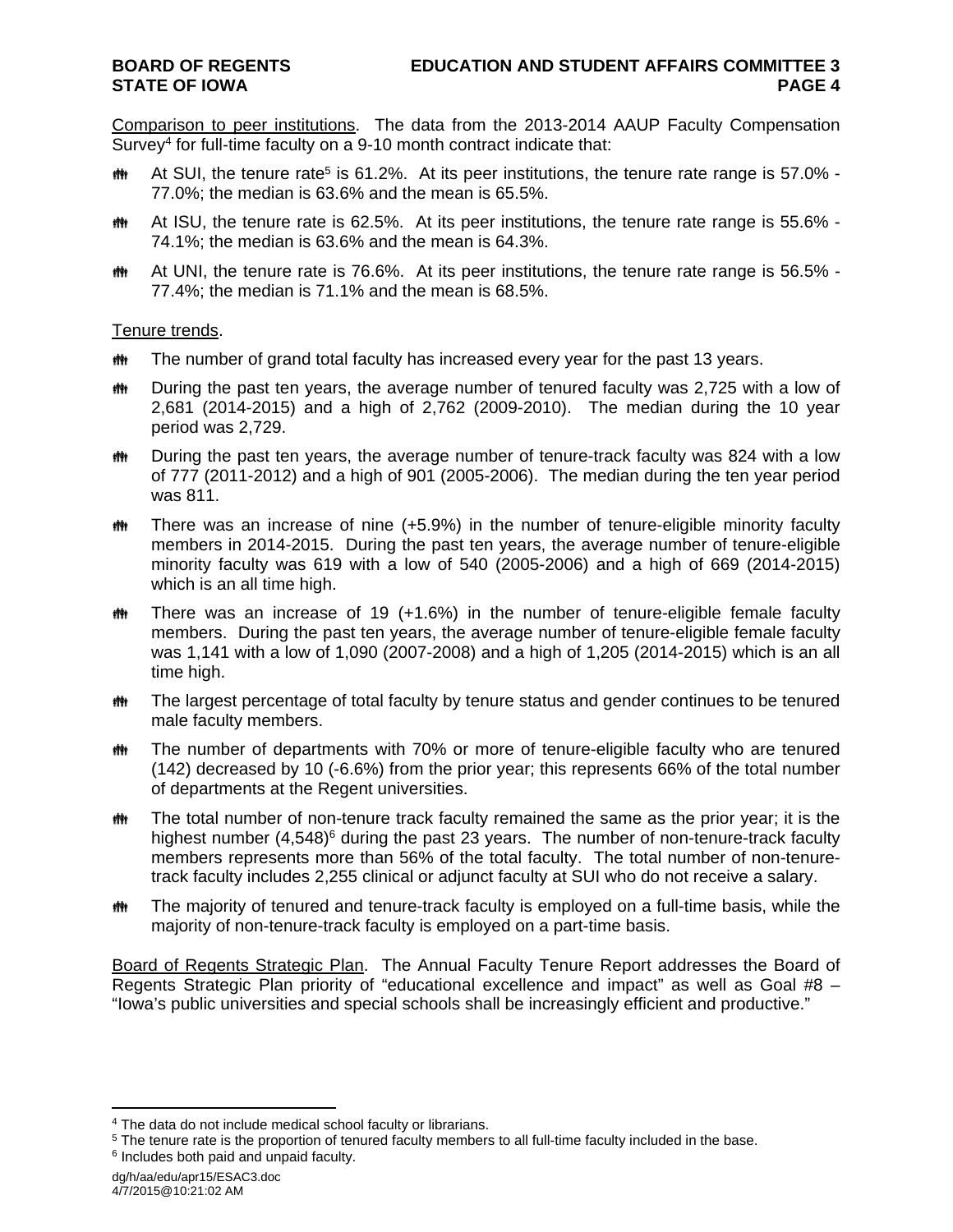#### **Background:**

Definition of tenure.

- **##** Tenure is a contractual employment status under which faculty appointments are continued indefinitely. At most institutions, tenured faculty members are subject to dismissal only for cause or financial exigency.
- **##** Tenure is typically awarded to a faculty member in a tenure-track position who serves a probationary period that lasts approximately seven years. After a series of annual retention proceedings, the awarding of tenure requires an affirmative recommendation based on an extensive evaluation process that typically involves reviews by peers in the field and reviews at the departmental, college, and university levels. The third year review is especially critical.
- **## Each year, the Board of Regents formally confers tenure upon individual faculty who are** recommended for tenure by the universities.

Tenure by gender. In 2014-2015, the total number of female faculty members at the Regent universities was 2,399, an increase of 92 (+4.0%) from the prior year. The total number of male faculty members at the Regent universities was 3,396, a decrease of 25 (-0.7%) from the prior year.

- **##** The number of tenured female faculty members was 830, which was the same as the prior year; the number of tenure-track female faculty members was 375, an increase of 19 (+5.1%); and the number of non-tenure-track female faculty members was 1,194, an increase of 73 (6.5%) from the prior year.
- **##** The number of tenured male faculty members was 1,851, a decrease of 24 (-1.3%); the number of tenure-track male faculty members was 446, an increase of eight (+1.8%); and the number of non-tenure-track male faculty members was 1,099, a decrease of nine (-0.8%) from the prior year.

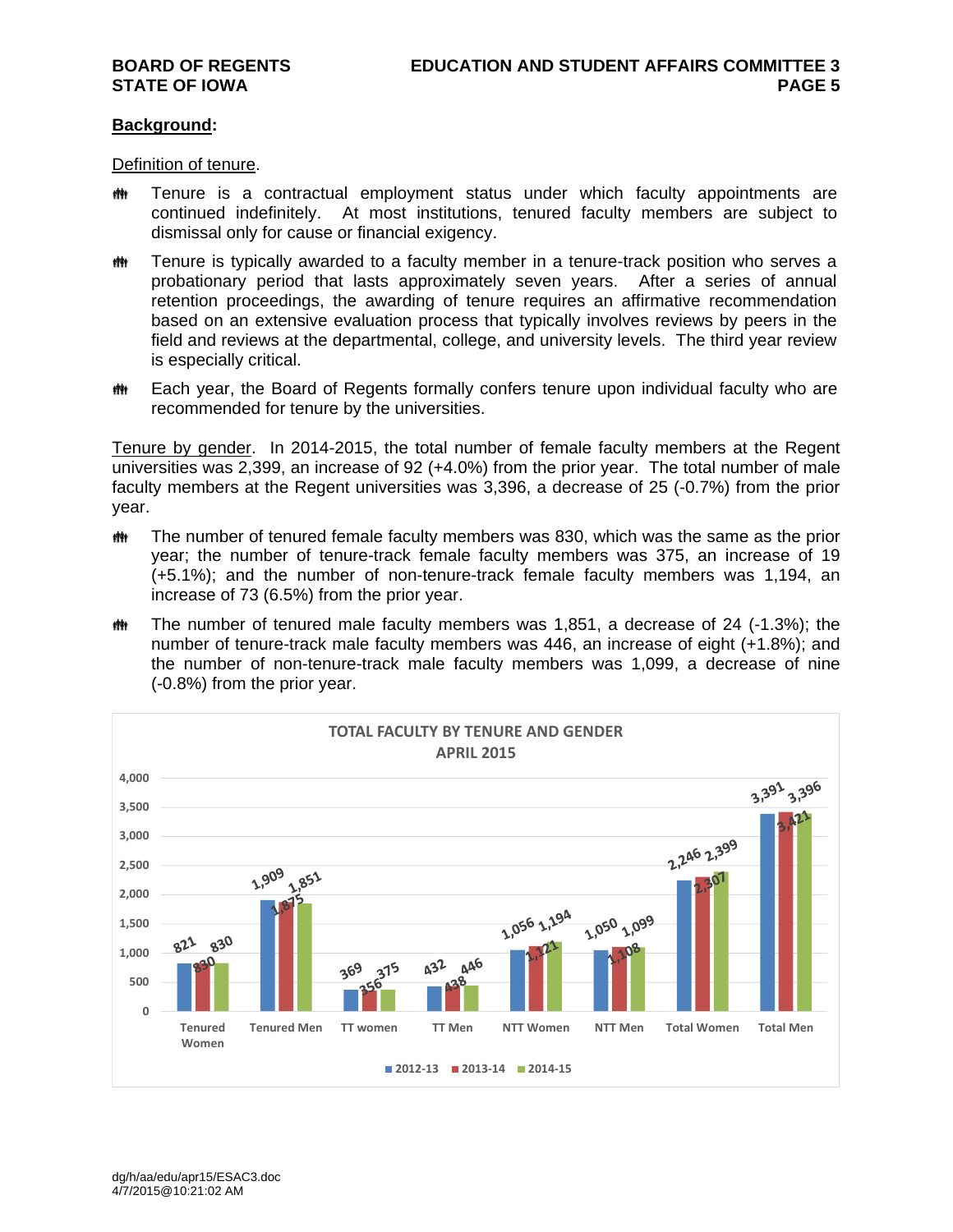|              | <b>TENURED</b> |            | <b>TENURE-TRACK</b> |           | <b>NON-TEN.-TRK</b> |            | <b>TOTAL</b> |            | <b>GRAND</b> |
|--------------|----------------|------------|---------------------|-----------|---------------------|------------|--------------|------------|--------------|
|              | Male           | Female     | Male                | Female    | Male                | Female     | Male         | Female     | <b>TOTAL</b> |
| SUI          | 869            | 371        | 221                 | 155       | 760                 | 718        | 1,850        | 1.244      | 3,094        |
|              | (28.1%)        | (12.0%)    | $(7.1\%)$           | $(5.0\%)$ | (24.6%)             | (23.2%)    | (59.8%)      | $(40.2\%)$ |              |
| <b>ISU</b>   | 726            | 277        | 172                 | 143       | 248                 | 322        | 1,146        | 742        | 1,888        |
|              | (38.5%)        | $(14.6\%)$ | $(9.1\%)$           | $(7.6\%)$ | (13.1%)             | (17.1%)    | (60.7%)      | (39.3%)    |              |
| <b>UNI</b>   | 256            | 182        | 53                  | 77        | 91                  | 154        | 400          | 413        | 813          |
|              | (31.5%)        | (22.4%)    | (6.5%)              | $(9.5\%)$ | $(11.2\%)$          | $(18.9\%)$ | (49.2%)      | $(50.8\%)$ |              |
| <b>TOTAL</b> | 1,851          | 830        | 446                 | 375       | 1.099               | 1.194      | 3,396        | 2,399      | 5,795        |
|              | (31.9%)        | (14.3%)    | (7.7%)              | (6.5%)    | (19.0%)             | (20.6%)    | (58.6%)      | (41.4%)    |              |

#### **TABLE 3 TOTAL FACULTY AT THE REGENT UNIVERSITIES BY TENURE AND GENDER 2014-2015**

 The number of tenure-eligible male faculty members was 2,297, a decrease of 16 (-0.7%) and the number of tenure-eligible female faculty members was 1,205, an increase of 19 (+1.6%) from the prior year. Tenured female faculty members represent 23.7% of the tenure-eligible faculty at the Regent universities.

|              | <b>TENURED</b> |            | <b>TENURE-TRACK</b> |           | <b>TOTAL</b> | <b>GRAND</b> |              |
|--------------|----------------|------------|---------------------|-----------|--------------|--------------|--------------|
|              | Male           | Female     | Male                | Female    | Male         | Female       | <b>TOTAL</b> |
| SUI          | 869            | 371        | 221                 | 155       | 1,090        | 526          | 1,616        |
|              | (53.8%)        | $(23.0\%)$ | (13.7%)             | $(9.6\%)$ | (67.5%)      | (32.5%)      |              |
| <b>ISU</b>   | 726            | 277        | 172                 | 143       | 898          | 420          | 1,318        |
|              | $(55.1\%)$     | $(21.0\%)$ | (13.1%)             | (10.8%)   | $(68.1\%)$   | (31.9%)      |              |
| <b>UNI</b>   | 256            | 182        | 53                  | 77        | 309          | 259          | 568          |
|              | (45.1%)        | $(32.0\%)$ | $(9.3\%)$           | (13.6%)   | (54.4%)      | (45.6%)      |              |
| <b>TOTAL</b> | 1,851          | 830        | 446                 | 375       | 2,297        | 1,205        | 3,502        |
|              | (52.9%)        | (23.7%)    | (12.7%)             | (10.7%)   | (65.6%)      | (34.4%)      |              |

#### **TABLE 4 TOTAL TENURE-ELIGIBLE FACULTY BY TENURE AND GENDER 2014-2015**

Tenure by race/ethnicity. In 2014-2015, the total number of minority faculty members at the Regent universities was 1,003, an increase of 67 (+7.2%) from the prior year. The total number of non-minority faculty members at the Regent universities was 4,792, which was the same as the prior year.

- $m$  The number of tenured minority faculty members was 478, an increase of 12 (+2.6%); the number of tenure-track minority faculty members was 221, an increase of 27 (+13.9%); and the number of non-tenure-track minority faculty members was 304, an increase of 28 (+10.1%) from the prior year.
- $\ddot{\mathbf{m}}$  The number of tenured non-minority faculty members was 2,203, a decrease of 36 (-1.6%); the number of tenure-track non-minority faculty members was 600 which was the same as the prior year; and the number of non-tenure-track non-minority faculty members was 1,989, an increase of 36 (+1.8%) from the prior year.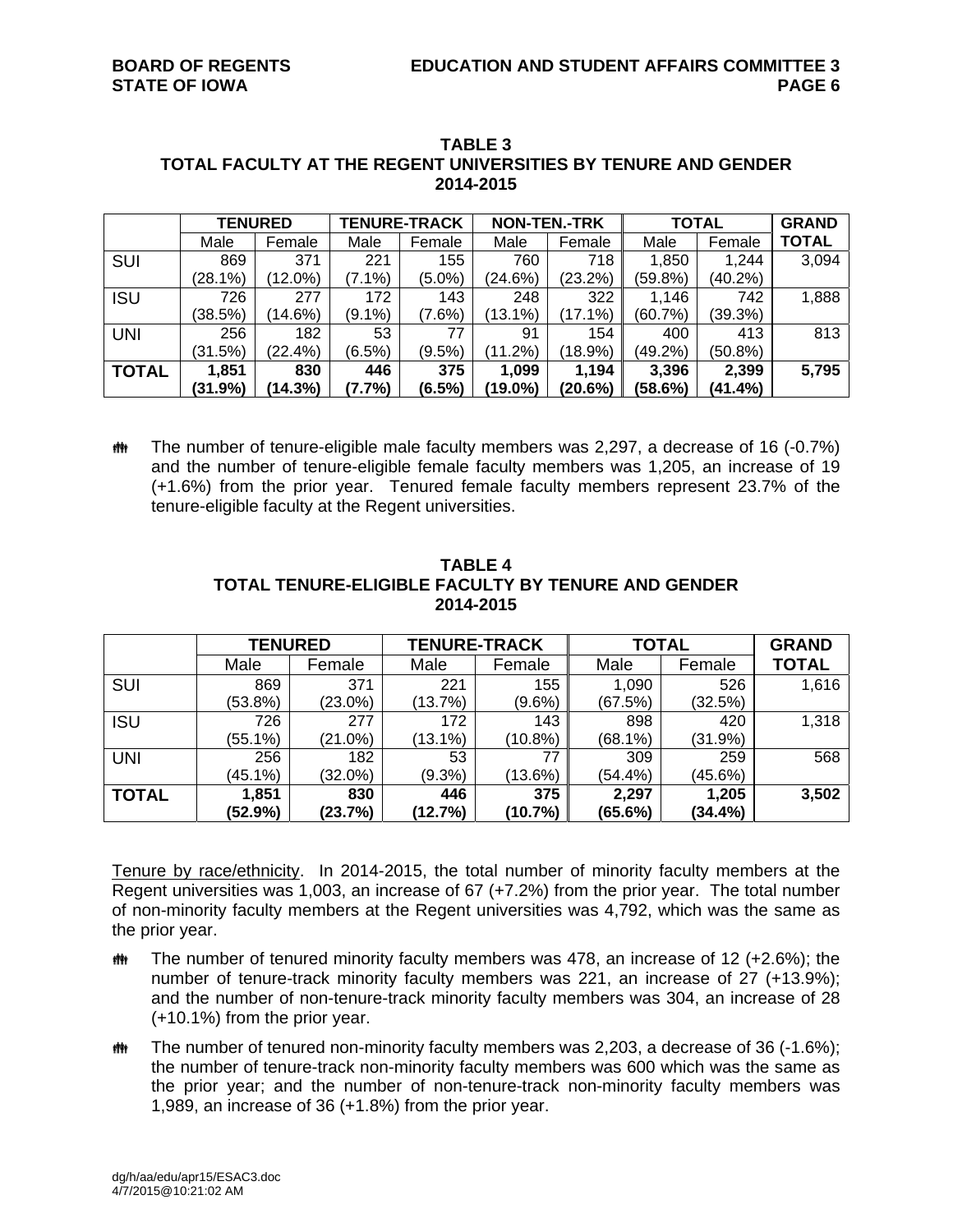**STATE OF IOWA** 



#### **TABLE 5 TOTAL FACULTY AT THE REGENT UNIVERSITIES BY TENURE AND RACE/ETHNICITY 2014-2015**

|              | <b>TENURED</b> |           | <b>TENURE-</b> |        | <b>NON-TEN.-TRK</b> |           | <b>TOTAL</b>  |            | <b>GRAND</b> |
|--------------|----------------|-----------|----------------|--------|---------------------|-----------|---------------|------------|--------------|
|              |                |           | <b>TRACK</b>   |        |                     |           |               |            | <b>TOTAL</b> |
|              | <b>NonMin</b>  | Min       | <b>NonMin</b>  | Min    | <b>NonMin</b>       | Min       | <b>NonMin</b> | Min        |              |
| SUI          | 1,041          | 199       | 285            | 91     | 1,286               | 192       | 2,612         | 482        | 3,094        |
|              | (33.7%)        | $(6.4\%)$ | $(9.2\%)$      | (2.9%  | (41.6%)             | (6.2%)    | (84.4%)       | $(15.6\%)$ |              |
| <b>ISU</b>   | 783            | 220       | 214            | 101    | 482                 | 88        | 1,479         | 409        | 1,888        |
|              | (41.5%)        | (11.7%)   | (11.3%)        | (5.3%) | (25.5%)             | (4.7%)    | (78.3%)       | (21.7%)    |              |
| <b>UNI</b>   | 379            | 59        | 101            | 29     | 221                 | 24        | 701           | 112        | 813          |
|              | (46.6%)        | (7.3%)    | (12.4%)        | (3.5%) | (27.2%)             | $(3.0\%)$ | (86.2%)       | $(13.8\%)$ |              |
| <b>TOTAL</b> | 2,203          | 478       | 600            | 221    | 1,989               | 304       | 4,792         | 1,003      | 5,795        |
|              | (38.0%)        | $(8.3\%)$ | $(10.4\%)$     | (3.8%) | (34.3%)             | $(5.2\%)$ | (82.7%)       | (17.3%)    |              |

**##** The number of tenure-eligible minority faculty members was 699, an increase of 39 (+5.9%) and the number of tenure-eligible non-minority faculty members was 2,803, a decrease of 36 (-1.3%) from the prior year. Tenured minority faculty members represent 20.0% of the tenure-eligible faculty at the Regent universities.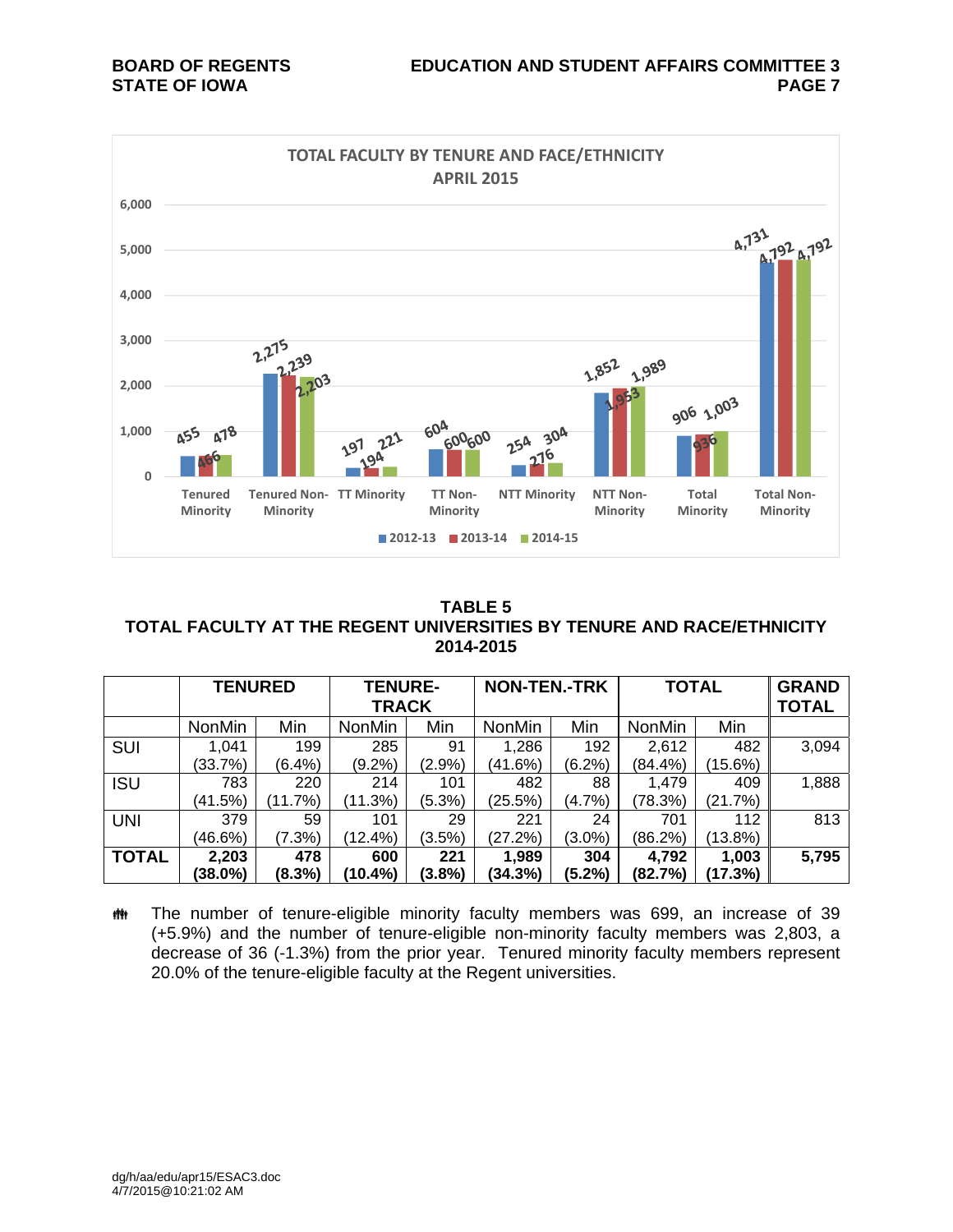|              | <b>TENURED</b> |            | <b>TENURE-TRACK</b> |           | <b>TOTAL</b> | <b>GRAND</b> |              |
|--------------|----------------|------------|---------------------|-----------|--------------|--------------|--------------|
|              | Non-Min        | Min        | Non-Min             | Min       | Non-Min      | Min          | <b>TOTAL</b> |
| SUI          | 1,041          | 199        | 285                 | 91        | 1,326        | 290          | 1,616        |
|              | $(64.4\%)$     | (12.3%)    | (17.6%)             | $(5.6\%)$ | $(82.1\%)$   | (17.9%)      |              |
| <b>ISU</b>   | 783            | 220        | 214                 | 101       | 997          | 321          | 1,318        |
|              | (59.4%)        | (16.7%)    | (16.2%)             | (7.7%)    | (75.6%)      | $(24.4\%)$   |              |
| <b>UNI</b>   | 379            | 59         | 101                 | 29        | 480          | 88           | 568          |
|              | (66.7%)        | $(10.4\%)$ | (17.8%)             | $(5.1\%)$ | (84.5%)      | $(15.5\%)$   |              |
| <b>TOTAL</b> | 2,203          | 478        | 600                 | 221       | 2,803        | 699          | 3,502        |
|              | (62.9%)        | (13.6%)    | $(17.1\%)$          | (6.3%)    | $(80.0\%)$   | $(20.0\%)$   |              |

#### **TABLE 6 TOTAL TENURE-ELIGIBLE FACULTY BY TENURE AND RACE/ETHNICITY 2014-2015**

#### Availability of tenure.

- **##** The availability of tenure and its application through a well-designed and effective system of academic peer review plays a critical role in a university's competitive ability to attract and retain talented, productive teachers-scholars.
- **Most colleges and universities in the U.S. offer some form of tenured employment for** faculty. The Regent universities' tenure policies, which have been approved by the Board, guide the awarding of tenure.
- **##** Tenure is frequently invoked as an essential protection of academic freedom. Academic freedom is a fundamental principle of higher education that is intended to ensure the integrity of research and the curriculum.

#### Post-tenure review and faculty vitality.

- **##** Teaching is fundamental to the mission of the Regent universities and the evaluation of teaching effectiveness is crucial to a tenure decision. Student and faculty peer evaluations are significant components of determining teaching effectiveness.
- **##** The institutions offer a variety of programs, including professional development assignments, travel support for participation in academic conferences, teaching support centers, summer research grants, and technology enhancement opportunities to maintain and enhance faculty vitality.
- **##** The University of Iowa and Iowa State University have implemented post-tenure review policies. Some of the results of the reviews have included recommendations for professional development assignments, revised portfolios that increase a faculty member's effort in an area of strength, new position responsibility statements which provide greater alignment of faculty members' efforts with department goals, and plans for phased retirement.

Attachments A-C include summaries of institutional policies and issues on tenure and posttenure review.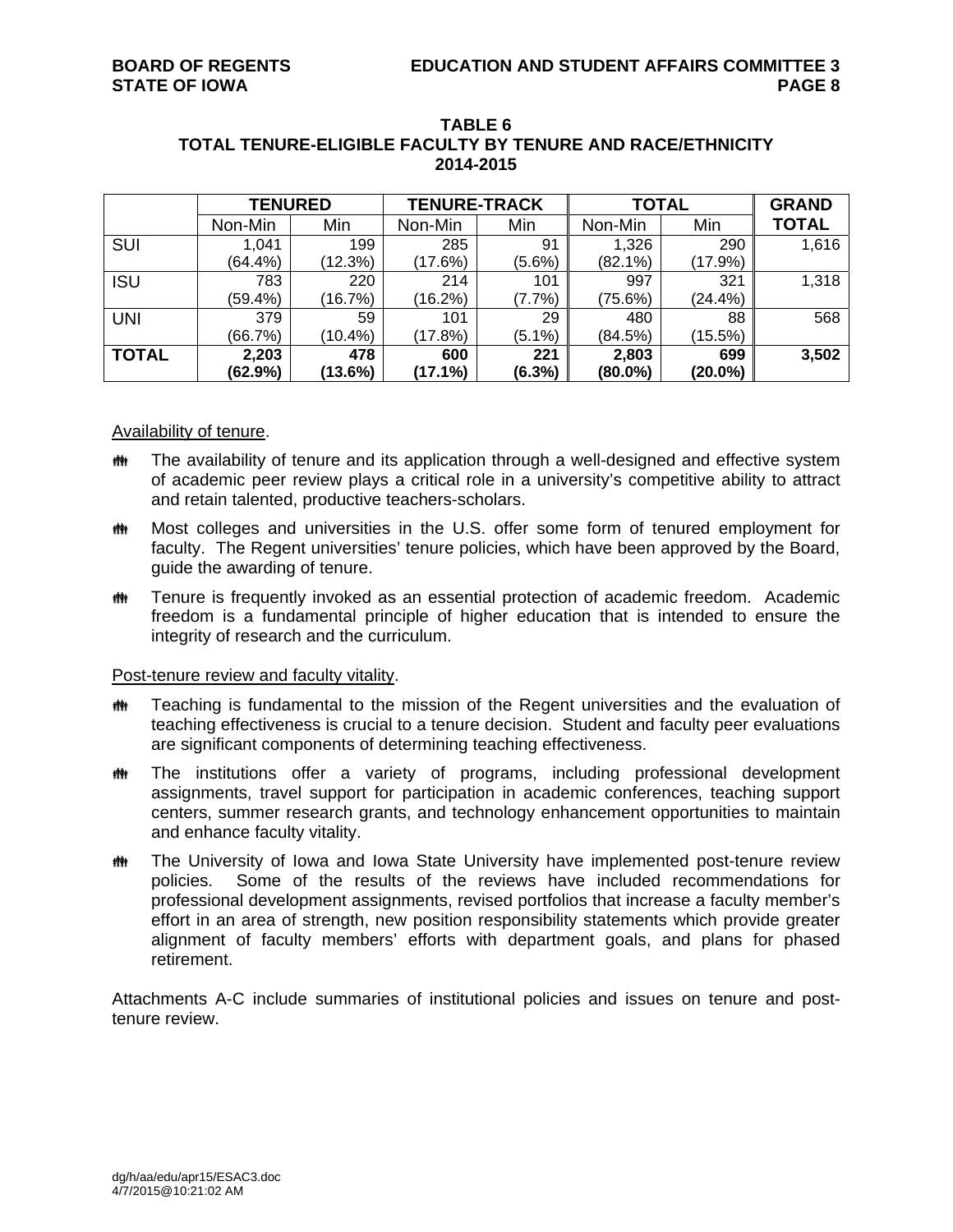### **UNIVERSITY OF IOWA**

#### **Policies and Procedures Relating to Tenure**

The "Procedures for Tenure and Promotion Decision-Making" are used by all academic units of the University to ensure that the decision to grant tenure is based on systematic evaluation and documentation of faculty members' teaching effectiveness, scholarship, and service contributions. University policy also states that each academic unit may develop a statement of policies and procedures to be used by that unit for faculty appointments, evaluations, and promotions that supplements the general University policies and procedures.

#### **Evaluation of Instructional Performance**

Teaching is fundamental to the mission of the University; therefore, evaluation of teaching effectiveness is a critical part of the tenure decision. University policy states that only after a faculty member's teaching has been determined to be effective should his or her scholarly and professional contributions be evaluated. Selected highlights of AY2013-14 efforts to evaluate instructional performance include: (1) "Assessing the classroom environment" student evaluations; (2) Peer review of teaching; and (3) the Office of Assessment.

- 1. Methods used to evaluate teaching include assessments by both students and faculty peers.
	- $\Rightarrow$  Various methods are used to assess student experiences. During the AY2013-14 fall and spring semesters, Evaluation and Examination Service (EES) processed 167,324 student opinion paper forms administered in 7,402 classes. These numbers represent conservative estimates of the extent to which student input is solicited, since many units (e.g., Division of Continuing Education, College of Engineering) process their own evaluation instruments and obtain student views using other assessment tools. Faculty members are provided the results of their students' evaluations with safeguards to protect student confidentiality.
	- A **new "Assessing the Classroom Environment" (ACE) Online**, using software from CollegeNET, was installed in Summer 2014 and piloted for the fall semester in December 2014. Ninety-five (95) courses with twenty-eight (28) faculty/TAs participated in the pilot. The goal is to move away from the decades-old, paper-based system, to a modern, more accessible and sustainable online system that provides better data tracking. Presentations have been provided at various advisory groups, including the Academic Technology Advisory Council (ATAC), Faculty Council, College of Liberal Arts and Sciences Faculty Assembly, and Student Academic Users Group. Several colleges will move to the online system in the coming year, including Engineering, Business, Dentistry, Nursing, and the Division of Continuing Education. The other colleges are in the process of determining when to move to the online system.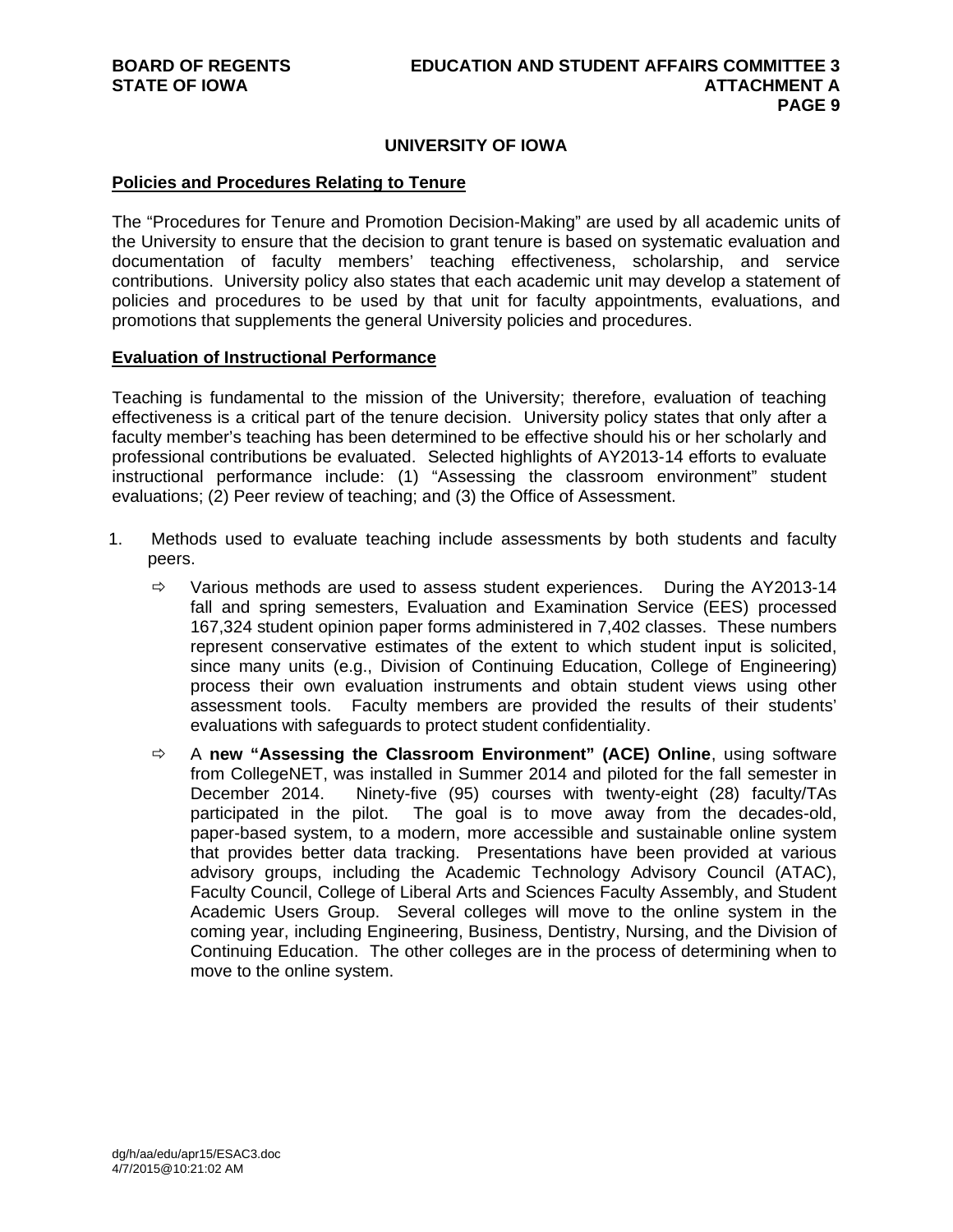- 2. Peer Review of Teaching:The *Procedural Guidelines for Tenure and Promotion Decision-Making* instruct colleges to develop processes for peer review of faculty teaching. Generally, colleges require senior faculty members in units to evaluate classroom teaching and review written and electronic course materials. College guidelines for peer review of teaching are tailored to the various types of teaching that occur in the units of that college (e.g., large classroom, small seminar or laboratory teaching, clinical teaching). The student and peer evaluations provide substantial information to help faculty members improve their teaching and help senior faculty members and administrators make promotion and tenure decisions. For faculty seeking to improve their teaching skills, the UI Center for Teaching is a key resource. The Center offers group workshops, individual assessments and assistance, and many other forms of help to faculty members, graduate teaching assistants, and others on campus.
- 3. The Office of Assessment in the Provost's Office supports outcomes assessment in departments by:
	- $\Rightarrow$  Consulting on design and use of assessment strategies;
	- $\Rightarrow$  Facilitating access to institutional data that help address department assessment questions;
	- $\Rightarrow$  Providing department-specific reports of campus survey data; and
	- $\Rightarrow$  Compiling department summaries of lessons learned and actions taken based on their assessment efforts.

The Office of Assessment is a resource for faculty members and departments that want to demonstrate what students are learning in their programs, both to help maintain program excellence and to prioritize areas for program development. They consult with individual faculty on innovative projects such as teaching innovations in TILE classrooms, interdisciplinary team-teaching and gateway courses that serve as prerequisite for numerous departments. The Office also consults with department on strategies for collecting evidence of student learning and success, help departments identify and access relevant institution-level data, and assist with analysis of assessment data. The Office also coordinates outcomes assessment in departments and collects campus-wide data on how students see their experiences at UI. The Office hosts a website which serves as a portal to resources on designing and learning from assessments and also links to a number of Institutional Reports and Campus Surveys.

#### **Faculty Vitality**

The University encourages the vitality and excellence of its faculty through multiple means at the university, college, and department levels. Selected highlights of Academic Year 2014-15 efforts to promote faculty excellence and vitality include programs in the areas of (1) faculty advancement; (2) faculty development programs and workshops; and (3) faculty development awards programs.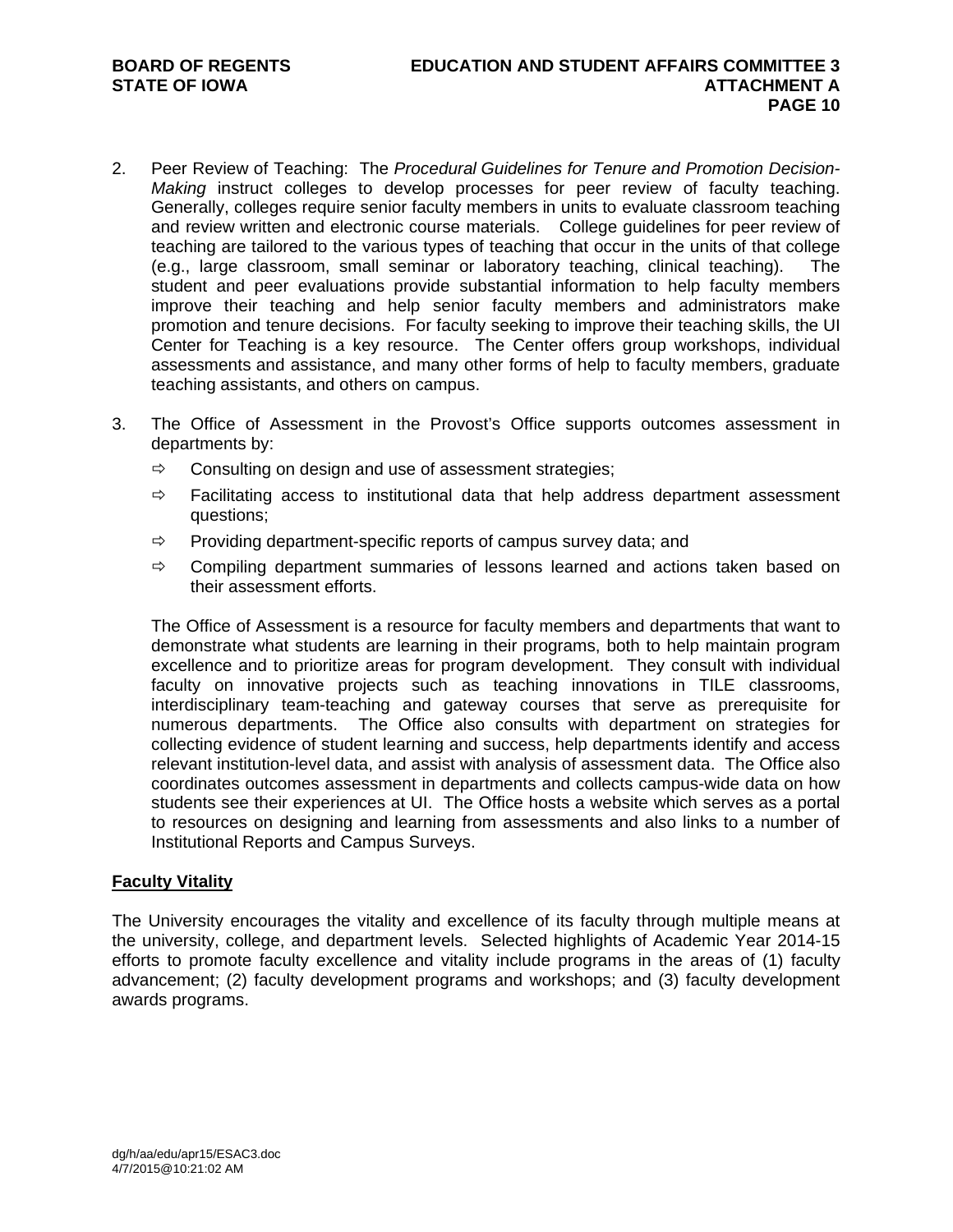#### **## Faculty advancement.**

- *Cluster Hire Initiative***.** In 2009, the University embarked on an ambitious cluster hire initiative to hire 100 new tenured and tenure-track faculty to join existing faculty in addressing significant societal challenges. Thus far, clusters have been formed in the areas of water sustainability, the aging mind and brain, digital public humanities, digital public arts, genetics, obesity, and informatics. In addition to the research, teaching, and outreach benefits of focusing faculty talent on areas of societal importance, the clusters create valuable professional support networks for the participating faculty - tenure-track faculty members in clusters have an immediate cadre of fellow faculty members, many of whom are senior scholars, to mentor and involve them in new and ongoing research projects. Furthermore, strong social ties often develop in clusters which also help new faculty integrate into the University.
- *Obermann Center for Advanced Studies (OCAS).* As described in its mission statement, the Obermann Center for Advanced Studies is dedicated to advancing the research mission of the University of Iowa by encouraging innovation, cross-disciplinary exchange of ideas, imaginative collaborations, and engagement with local and global communities. The Obermann Center provides three categories of support and connection to achieve its mission:
	- $\Rightarrow$  Fellows-in-Residence Program which provides space and limited funding to focus concentrated effort on a research project for individual faculty fellows.
	- $\Rightarrow$  Support for research collaborations, symposia, and working groups.
	- $\Rightarrow$  Annual faculty-led institute and workshops to train graduate students across the university in best practices of public engagement.
	- $\Rightarrow$  Public programming to build networks of artists, scholars, researchers, local citizens, and international colleagues in and beyond the University.
- *Academic and Professional Record.* The Academic and Professional Record (APR) project is a collaborative initiative of the Office of the Associate Provost for Faculty, Information Technology Services, and University colleges to capture and tell the story of faculty excellence on campus. The APR serves as an online portfolio of individual faculty members' academic and professional activities, including up-to-date records of teaching, research, and service to their professions and the public. Colleges use the database as their source for recording and reporting on faculty activities, including use of the APR to generate faculty materials for annual reviews. The APR has made the faculty review process more efficient for both the faculty member and the department. Colleges also use the APR to generate accreditation reports and other administrative documents. In AY 2013-2014, the Office of the Provost partnered with the University's Administrative Information Services to hire a Senior Application Developer to lead the APR Project and work with colleges to transfer their existing data into a centralized APR-U database. Progress continues with this transition and the goal is to have all 11 colleges migrate to a singular database by December 2016.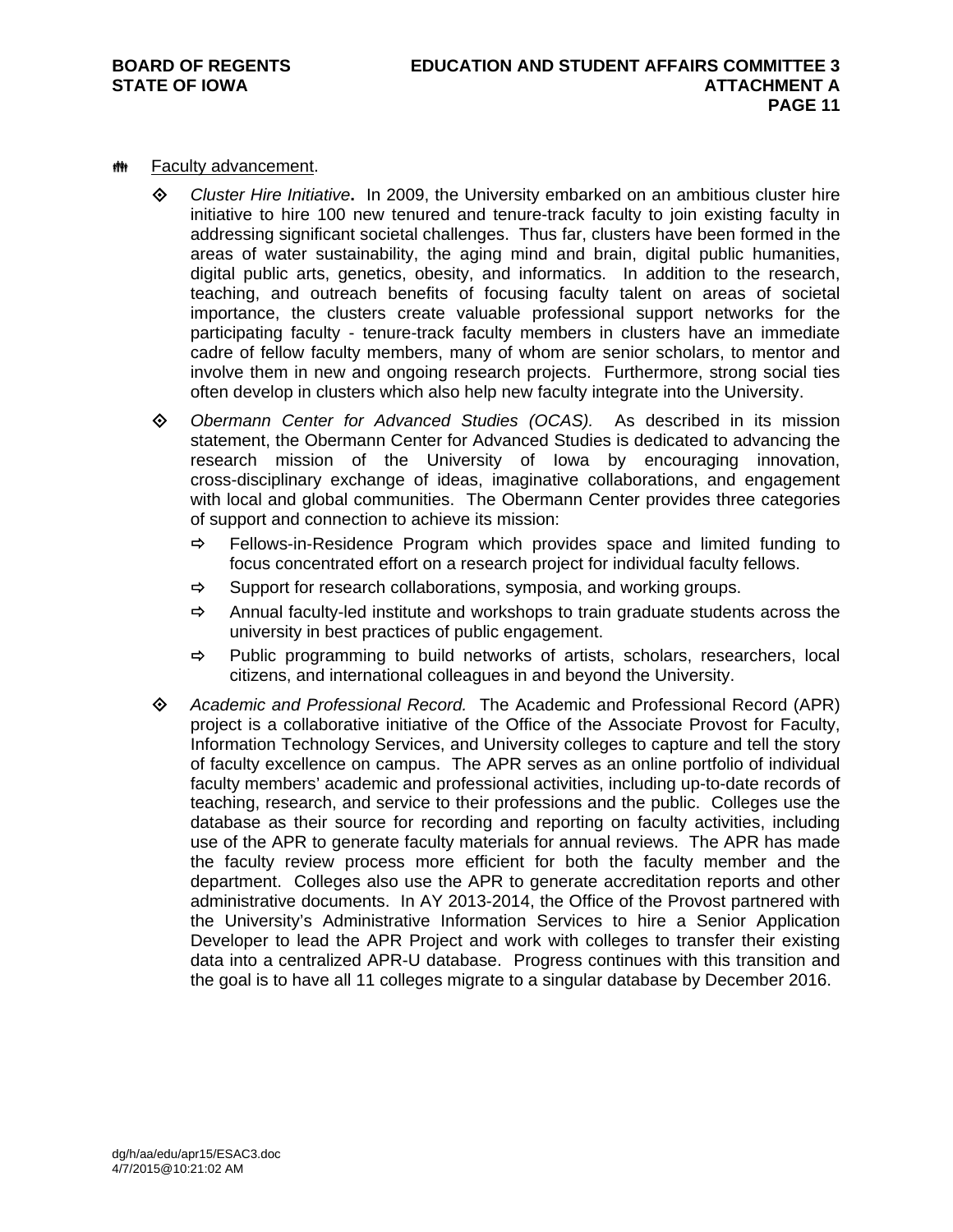#### **## Faculty development programs and workshops.**

- *Comprehensive Faculty Development Calendar*. The Office of the Provost coordinates and distributes a calendar of campus-wide programs available to faculty. The calendar includes workshops offered by the Office of the Provost, the Office of the Vice President for Research, the Center for Teaching, ITS-Instructional Services, SUI Human Resources, International Programs, and others. The calendar is distributed through multiple venues (e.g., new faculty orientation, department chair mailings, online posting) and continues to serve as a useful and efficient tool to support faculty vitality through coordinated faculty development.
- *New Faculty Orientation.* The Office of the Provost coordinates an annual New Faculty Orientation, in collaboration with the eleven colleges, Central HR, and University Benefits. New faculty members participate in a resource fair and receive orientation materials that include the "Getting Off to a Good Start at the University of Iowa" guide developed by the Provost's Office. The Office of the Provost and SUI Human Resources also collaborate to ensure that campus-wide "onboarding" efforts directed at new employees and their supervisors are relevant and useful to faculty members.
- *Research/Scholarship.* The Office of the Vice President for Research and Economic Development assists faculty in obtaining funding for their research and scholarly activities and supports Iowa economic development through tech transfer activities, small business assistance, and entrepreneurial training. OVPR&ED facilitates institutional nominations, internal funding initiatives, and interdisciplinary research. In AY 2013-2014, the Office of the Vice President for Research & Economic Development sponsored faculty development programs for more than 1000 participants. Programming included an annual orientation session for new faculty, Ideations summits, and informational grants sessions on the overall federal funding landscape, NSF CAREER awards, National Endowment for the Humanities awards, and DOD Health awards, among others. The Office of the Vice President for Research & Economic Development also provided science communications workshops for more than 200 faculty and research staff.
- *Faculty Productivity and Career Development.* In AY 2013-2014, the Office of the Provost and the Chief Diversity Office renewed an institutional membership in the National Center for Faculty Development and Diversity (NCFDD) which is an independent faculty development center dedicated to helping faculty succeed in their careers. The University has a longstanding relationship with the director of the center, Dr. Kerry Rockquemore. The NCFDD offers numerous benefits to faculty, staff, postdoctoral students, and other students, including:
	- $\Rightarrow$  Monthly core training tele-workshops facilitated by Dr. Rockquemore;
	- $\Rightarrow$  Monthly quest expert tele-workshops;
	- Weekly productivity tips through the *Monday Motivator* e-newsletter;
	- $\Rightarrow$  Moderated monthly writing challenges on a private discussion forum;
	- $\Rightarrow$  Monthly mentor match; and
	- Multi-week online *Facilitated Learning Communities*.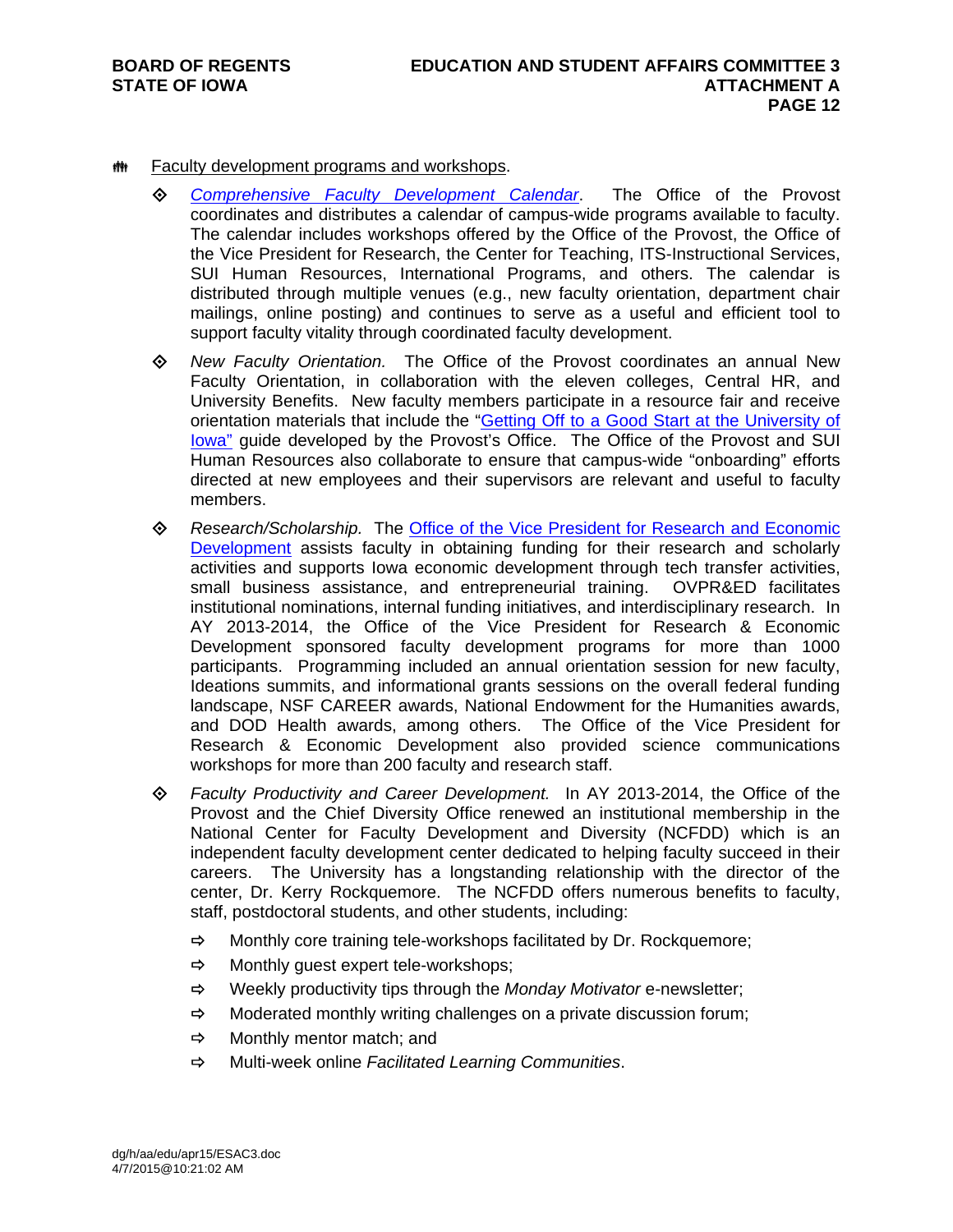- *Teaching.* In 2014, three instructional support units on campus were consolidated ITS Instructional Services (ITS-IS), the Center for Teaching (CfT), and Evaluation and Examination Services (EES) – into the "Office of Teaching, Learning, and Technology." The reorganization was part of the University's strategy to support, develop, and encourage faculty and TA professional teaching and learning strategies, including active-learning pedagogies, and to leverage and expand the University's position as a national leader in active-learning. The question, "What academic learning experience do you want your students to have?" became the focus of what the office does. Under the auspices of the new office, the process of answering that question spans pedagogy, faculty and TA professional development, facilities, and technology.
- The UI Center for Teaching (CfT) provides numerous resources to enhance instructional effectiveness. Some of the resources are "just in time" online resources on topics that include – Design a Course; Teach a Course; Assessment; Technology in the Classroom; Assisting Students at Risk. The Center also hosts workshops led by national and peer experts to enhance faculty teaching effectiveness and creativity across career stages. In AY 14-15, the Center launched new programs designed specifically for graduate teaching assistants. UI Center of Teaching AY 14-15 programs included courses in the following areas:
	- $\Rightarrow$  Foundational skills for new instructors (e.g., tips for new teachers, designing and leading good classroom discussions, creating professional portfolios),
	- $\Rightarrow$  Programs for teaching assistants (e.g., new TA orientation, effective teaching institute, micro-teaching, facilitating lab and problem set sections, working with student writing, creating an inclusive classroom environment),
	- Facilitating engaged learning (e.g., team-based/in-class learning, creating memorable presentations, representing student learning visually, experiential learning, cross-disciplinary "big ideas" courses),
	- $\Rightarrow$  Teaching with technology (e.g., digital media and the creation, use, and publication of texts, the digital divide and teaching, game-based learning, TILE labs program), and
	- $\Rightarrow$  Increasing classroom effectiveness (e.g., teaching honor students, constructive peer review of teaching, making course evaluations work, service learning).
- *Service.*The University of Iowa Faculty Engagement Corps continues to advance SUI faculty members' service to the State of Iowa**.** The Engagement Corps is a "listening tour" that gives selected faculty members and administrators the opportunity to spend several days immersed in one region of Iowa. During the trip, the group visits with constituencies of the university, such as community members, alumni, current and prospective students, representatives of educational agencies (both secondary and postsecondary), health care professionals, area legislators, and members of the business community. The 2014 Faculty Engagement Corps traveled to Dyersville, Garnavillo, Dubuque, LeClaire, Davenport, and Muscatine with 27 participants, who learned about the role of ethanol in the Iowa economy, observed a small school district's efforts to grow through online education, and discussed the opportunities and challenges inherent in community development. The 2015 Faculty Engagement Corps will take faculty members to Atlantic, Fort Dodge, and Boone in May 2015.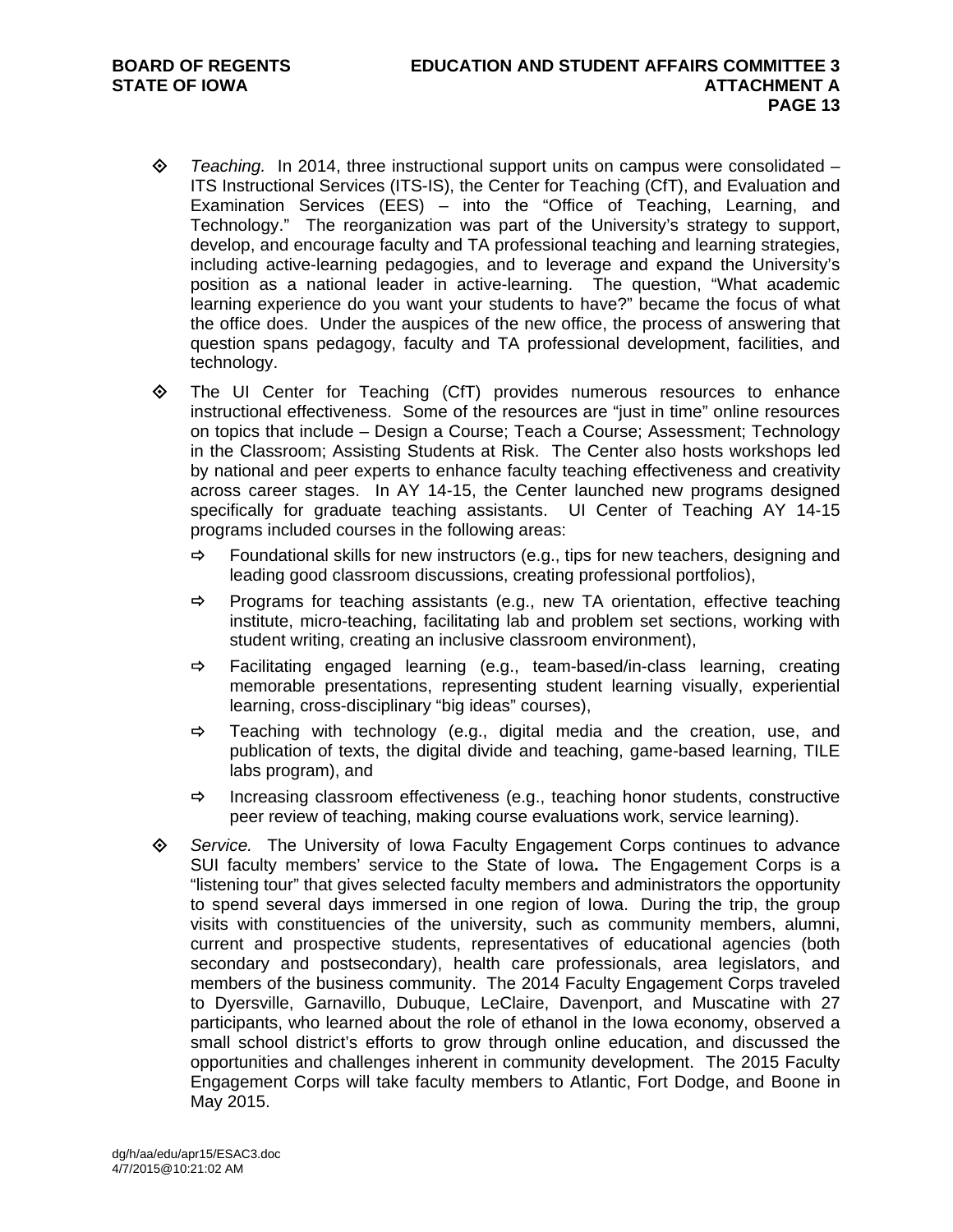- *Leadership Development.* Five SUI faculty leaders participated in the CIC-Academic Leadership Program (CIC-ALP) and five department executive officers (DEOs) participated in the CIC-DEO program in AY 2014-2015. The CIC-ALP is noted by the CIC as one of its most successful leadership initiatives. Established in 1989, this intensive leadership training program is designed to develop the leadership and managerial skills of faculty members who were selected because of their leadership potential. Many of the program's nearly 1,000 Fellows have gone on to serve as college presidents, provosts, and deans. The CIC-DEO program is a three-day workshop that draws approximately 50 department heads and chairs from CIC universities each year.
- *DEO Leadership Development*. In Fall 2014, the Office of the Provost began a partnership with university Human Relations to develop an on-campus DEO Leadership Development Program which will be piloted in Spring 2015. The program is designed for departmental executive officers in their first two years of service as they transition to this key campus leadership role. The program will be complementary to collegiate support for DEOs, as well as existing university programs, such as CIC-DEO and CIC-Academic Leadership Program. Competencybased content will be delivered through small cohorts and tailored to individual needs and goals and will include such topics as:
	- $\Rightarrow$  Making the transition from faculty to DEO.
	- $\Rightarrow$  Understanding and drawing upon personal leadership styles.
	- $\Rightarrow$  Leading and managing departmental faculty and staff.
	- $\Rightarrow$  Unit goal formation and attainment.
	- $\Rightarrow$  Positioning the unit within the institution and external constituencies.

#### **## Faculty development awards program.**

- The University of Iowa Faculty Development Awards Program provides opportunities for faculty members to pursue programs of research, improvement-of-instruction projects, and other activities related to professional development. In 2013-2014, 64 faculty members were on professional development assignment which resulted in 687 "products or outcomes." Specifically, the faculty produced or engaged in the following:
	- $\Rightarrow$  Journal Articles or Chapters (234) published or accepted for publication (120); submitted, still under review (47); began or continued writing (67).
	- $\Rightarrow$  Books or Monographs (43) published or accepted for publication (10); submitted, still under review (8); began or continued writing (25).
	- $\Rightarrow$  Grant applications (100) funded (31); not funded (20); submitted, still under review (36); grants planned to submit (13).
	- $\Rightarrow$  Course Materials (76) developed new undergraduate course (14); developed new graduate course (2); revised existing undergraduate course (41); revised existing graduate course (19).
	- $\Rightarrow$  Presentations, Performances, and Exhibits (172).
	- $\Rightarrow$  Other (62).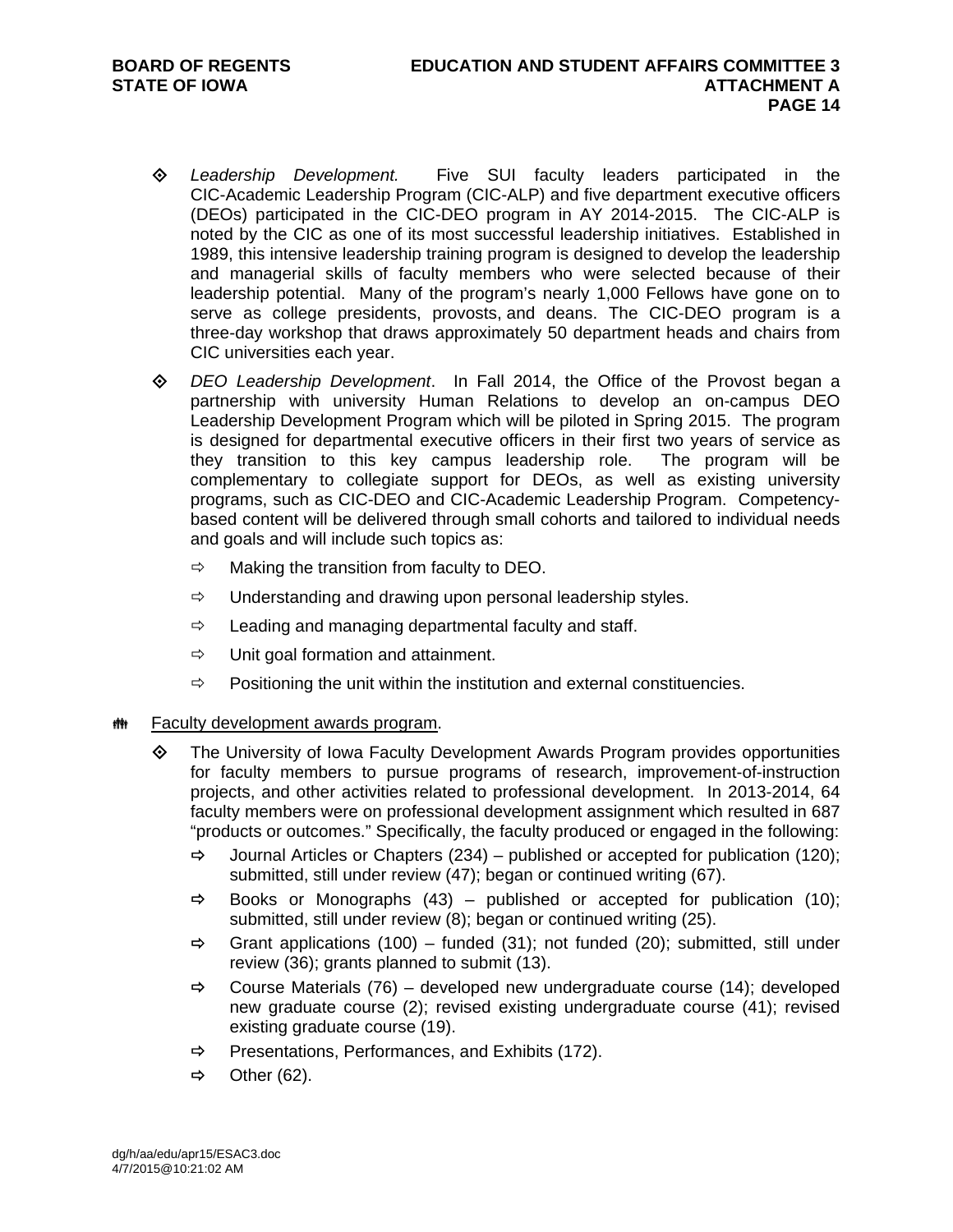- *AY 2014-2015 Professional Development Assignments.*During 2014-2015, 68 faculty members were or are on professional development assignments. A number of the faculty members were able to extend their assignments by obtaining external support. Proposals for 67 new professional development assignments were received for 2015-2016. In December 2014, the Board of Regents approved the request for 56 professional development assignments which included one continuing Faculty Scholar Award.
- *Old Gold Summer Fellowships (OGSF).*Since 1997, SUI has provided an Old Gold Summer Fellowship to all new academic year probationary tenure-track faculty members upon presentation of a satisfactory written proposal to their collegiate dean. During Summer 2014, 42 faculty pursued research and instructional development efforts through the program. These fellowships increase the intellectual vitality of the faculty and enhance the teaching and research programs of the University.

#### **Post-Tenure Review Implementation**

SUI received Board of Regents approval for its revised Review of Tenured Faculty Members policy in April 2011 (see http://www.uiowa.edu/~our/opmanual/iii/10.htm#107 for the new policy).

The Review of Tenured Faculty Members policy has two major sections. The first section states that a performance review of all tenured faculty members must be conducted by the unit head on an annual basis. It also provides guidance for cases in which, as a result of an annual review, the unit head concludes that there are significant deficiencies related to teaching, research, or service.

The second section states that all tenured faculty members will undergo a performance review conducted by their peers every five years subsequent to their most recent tenure or promotion review. This section also provides guidance for cases in which the dean, on advice of the peer review committee and in consultation with the unit head, concludes that the faculty member's performance has fallen for a significant period of time below the expected standard of performance for the faculty member's unit.

In AY 2011-2012, the Office of the Provost worked with all colleges to develop collegiate procedures, as specified in the policy, as well as departmental annual review processes and expected standards of performance for faculty members in their units. The Office also developed and continues to refine the online Faculty Review workflow system to ensure standardized scheduling, effective compliance monitoring, and consistent record-keeping for all faculty reviews, including post-tenure reviews. The new system allows the Office of the Provost to run centralized reports to monitor review completion. Evaluation documents are electronically routed to the relevant parties for approval and finalized evaluation documents are automatically uploaded to faculty members' ePersonnel files. All tenured faculty reviews (annual and five-year peer) must be entered into this system by June 30 of each year. For AY 2013-2014, the online Faculty Review system showed that 157 five-year peer reviews were due to be conducted. Ten colleges reported that 100% of the scheduled reviews were conducted or deferred due to allowable reasons, such as serving in an administrative role, promotion review, or leave. The Carver College of Medicine (CCOM) reported a 75% completion rate. The Office of the Provost will continue to work with the CCOM to ensure that all tenured faculty members receive a five-year review in a timely manner.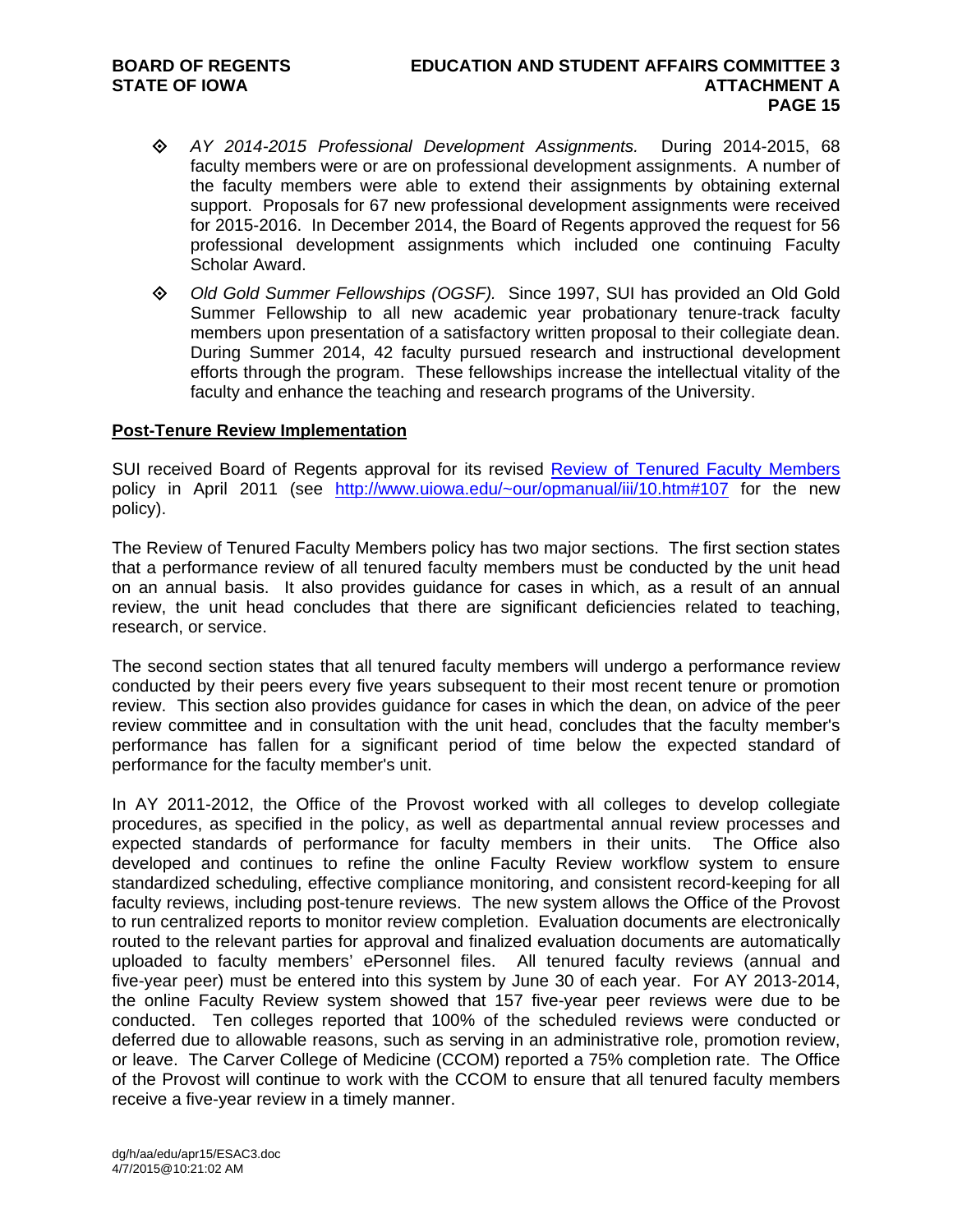#### **Non-Tenure Track Faculty Positions**

There are eight types of non-tenure-track faculty at the University of Iowa. The qualifications and types of responsibilities of each type are listed below.

Clinical Track. These are primarily full-time on-campus faculty members with renewable contracts who devote a significant portion of their time to providing or overseeing the delivery of professional services to individual patients or clients. Clinical faculty members also teach students, residents, and fellows and integrate the delivery of their professional services with their teaching. They may serve on graduate-student thesis and dissertation committees with the permission of the Graduate College. A record of professional productivity beyond clinical service is required for promotion beyond the assistant professor level.

Research Track. These faculty members devote almost all of their time to performing externally supported research and are expected to submit or assist in the submission of research grants. They are also expected to disseminate their research and be active in professional activities. Their teaching activities are very limited and consist predominantly of service on doctoral committees with the approval of the Graduate College.

Adjunct. These faculty members hold another position as their primary employment, which may be a University staff position or in the surrounding community. They possess areas of expertise that are insufficiently represented on the faculty and which enrich the education of students in their field of practice. They typically hold the terminal degree in the field. Responsibilities may involve teaching, teaching support, research, patient care, or clinical/practicum supervision. The appointment must be less than 50% and may or may not be compensated.

Adjunct Clinical. These faculty members are similar to adjunct faculty in that they also typically hold another position as their primary appointment, which is often in a clinical or professional practice setting either within the University or at a satellite facility. These positions are customarily 0% appointments and are not compensated. The majority of the adjunct clinical faculty members serve as preceptors for professional student practica or externships.

Visiting. These faculty members hold primary appointments at other academic institutions and are visiting the University of Iowa for a specific period of time for a particular purpose, such as collaborating with SUI faculty or as part of a departmental faculty exchange program. They may be on developmental assignment or sabbatical from their home institution. Their functions vary depending on the individual's areas of expertise, and usually include teaching and research. Appointments are generally limited to three years.

Lecturer. These faculty members hold teaching appointments and may provide programmatic support. These appointments range in length from one week to a semester or a year and range from 0-100% effort. Lecturer appointments are made for a specified term (e.g., one academic year) and may be renewed for up to five years. A full-time lecturer typically will teach at a 50% greater load than regular faculty members who also conduct research and are involved in service and outreach activities.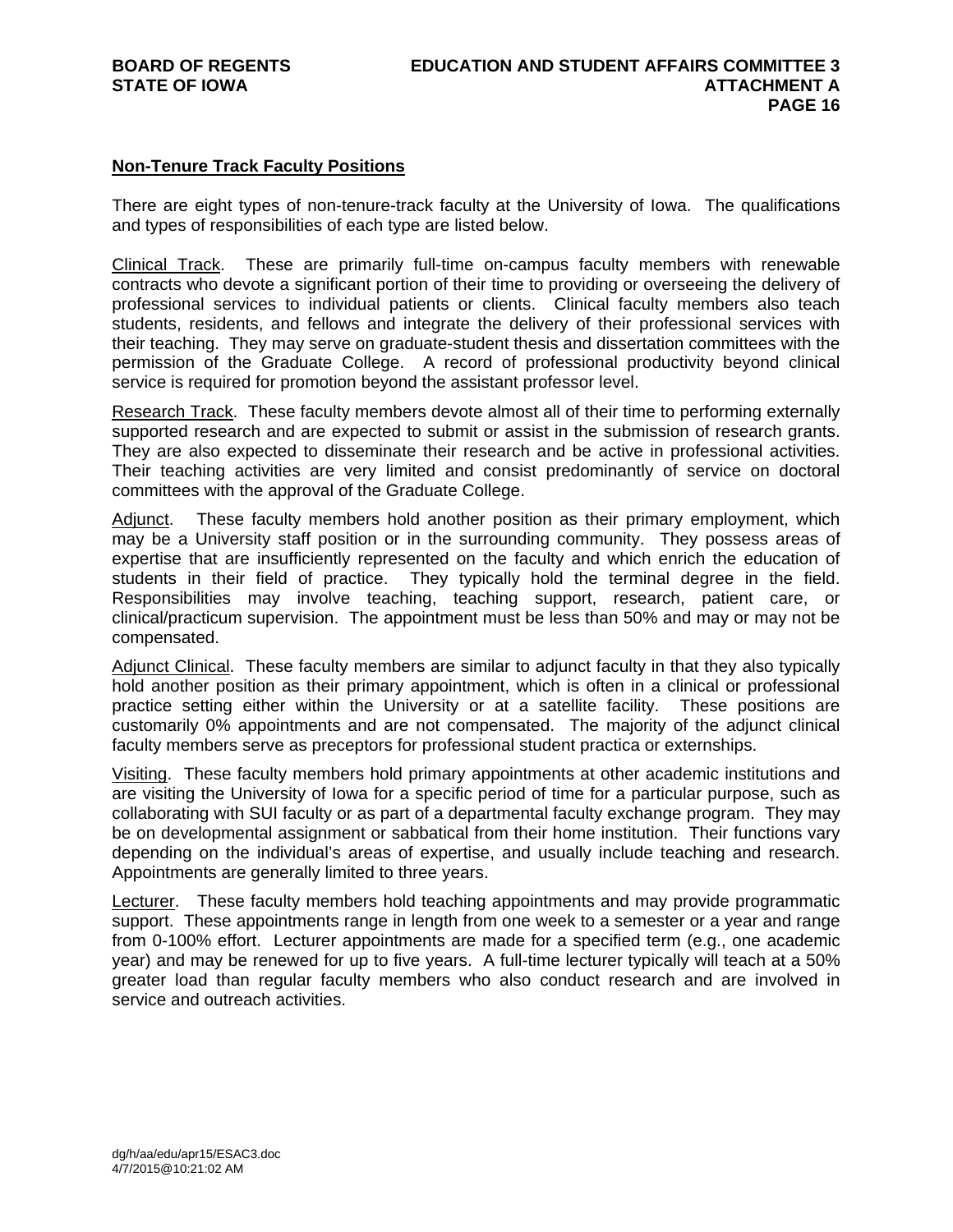Associate. These faculty members hold appointments primarily in the College of Medicine to fulfill specific teaching, research, or patient care service needs. Appointments are generally limited to three years, after which time these faculty members may apply for positions on the tenure- or clinical-track, or take positions at other institutions or in private practice.

Assistant in Instruction. These faculty members hold a baccalaureate degree or equivalent and are appointed for a specific teaching, research, or patient care service. For example, a native-speaker of a world language may assist in language instruction. Few faculty members are appointed in this category.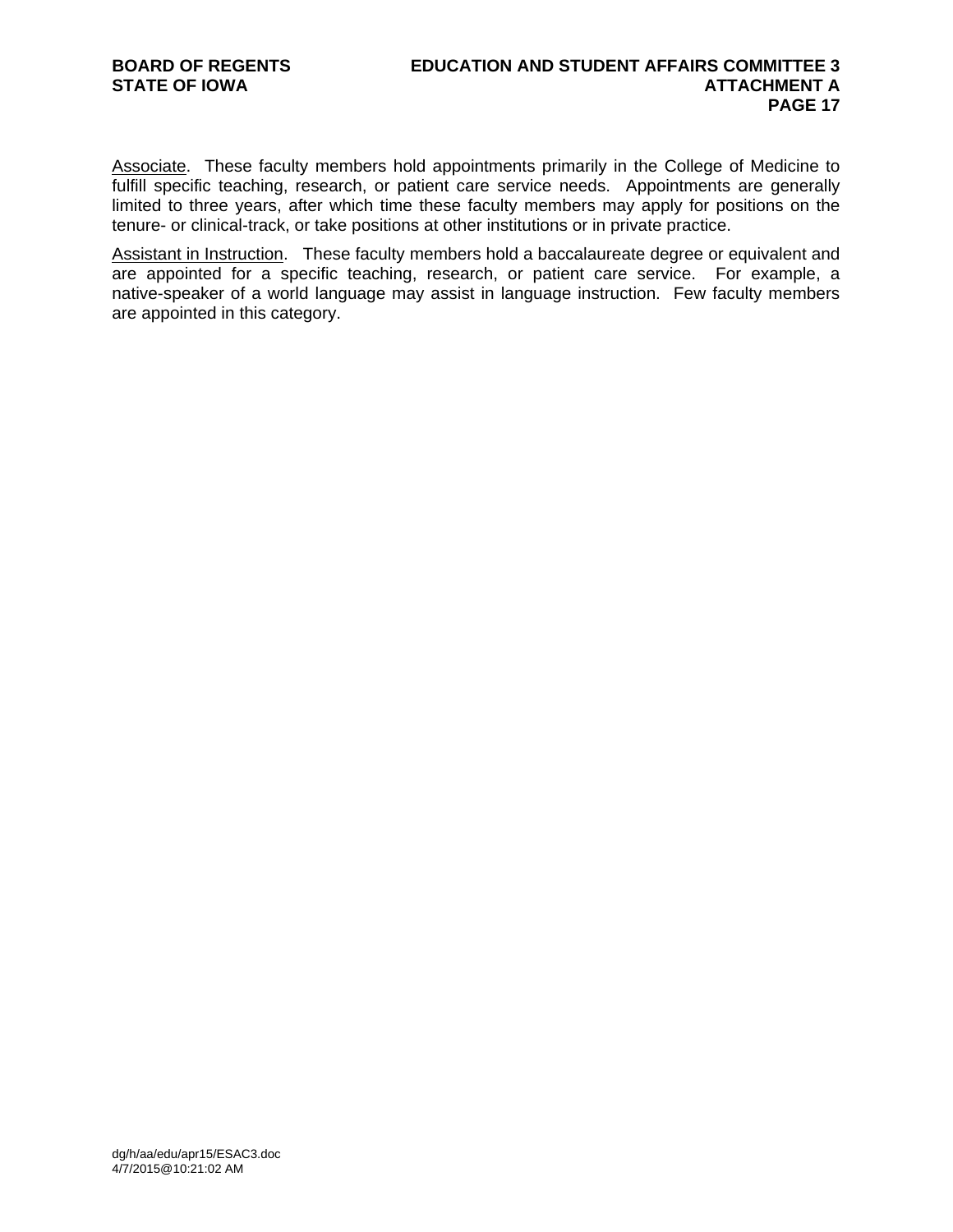#### **IOWA STATE UNIVERSITY**

#### **Policies and Procedures Relating to Tenure**

The system of academic tenure at Iowa State University emphasizes (1) recruitment of the most highly qualified candidates available, (2) creation of an opportunity for scholarly performance in teaching, research/creative activity, and extension/professional practice, (3) continuing evaluation of performance on the basis of the Position Responsibility Statement (PRS), and (4) positive evaluation of performance resulting in the awarding of tenure. The awarding of tenure requires an affirmative decision, based upon an explicit judgment of qualifications resulting from continuous evaluation of the faculty member during the probationary period in light of the applicable criteria. After tenure is awarded, faculty members undergo annual performance reviews and post-tenure reviews. When appropriate, an individual may undergo a review for promotion in rank to full professor.

The criteria by which probationary faculty members in a department are evaluated annually and for tenure are stated in writing as part of the department's promotion and tenure document. A central component of each review is a written Position Responsibility Statement (PRS). Evaluation criteria apply to the position responsibilities of probationary faculty and are consistent with a commitment to excellence in scholarship.

ISU's promotion and tenure policy describes performance criteria and processes for faculty evaluation. It emphasizes the interrelationships among teaching, research/creative activities, and extension/professional practice as mutually supportive endeavors. Faculty members must demonstrate excellence in scholarship (including scholarly contributions to teaching, research/creative activity, and/or extension/professional practice), must perform effectively in all categories of responsibility, and must engage in institutional service at a level commensurate with their rank.

#### **Annual Evaluation of Faculty**

Evaluation of faculty is based on the PRS, a statement of expected duties and outcomes for each faculty member. The use of the PRS allows for variations in assigned work responsibilities and periodic adjustments that align with the changing career paths of individual faculty members and departmental priorities. A Faculty Senate/Provost task force reviewed the PRS in 2014, affirming its role in the faculty evaluation process. The task force proposed more consistency in format and content of the PRSs, and recommended that language about collegiality and professional behavior be added to each PRS in future revisions.

Faculty members are reviewed annually with respect to their responsibilities and goals for the coming year are determined at the same time. These annual performance evaluations include evidence of teaching performance as well as evidence of productivity in research/creative activities, extension/professional practice, and institutional service, as appropriate. Evidence concerning teaching performance must include student evaluations (both formal and informal) as well as evidence of peer evaluation. In Fall 2013, the Faculty Senate approved revisions to the annual performance evaluation policy to provide more consistency in the annual evaluation process across units. The policy also established guidelines on the development and implementation of an action plan as a consequence for faculty performance that does not meet expectations.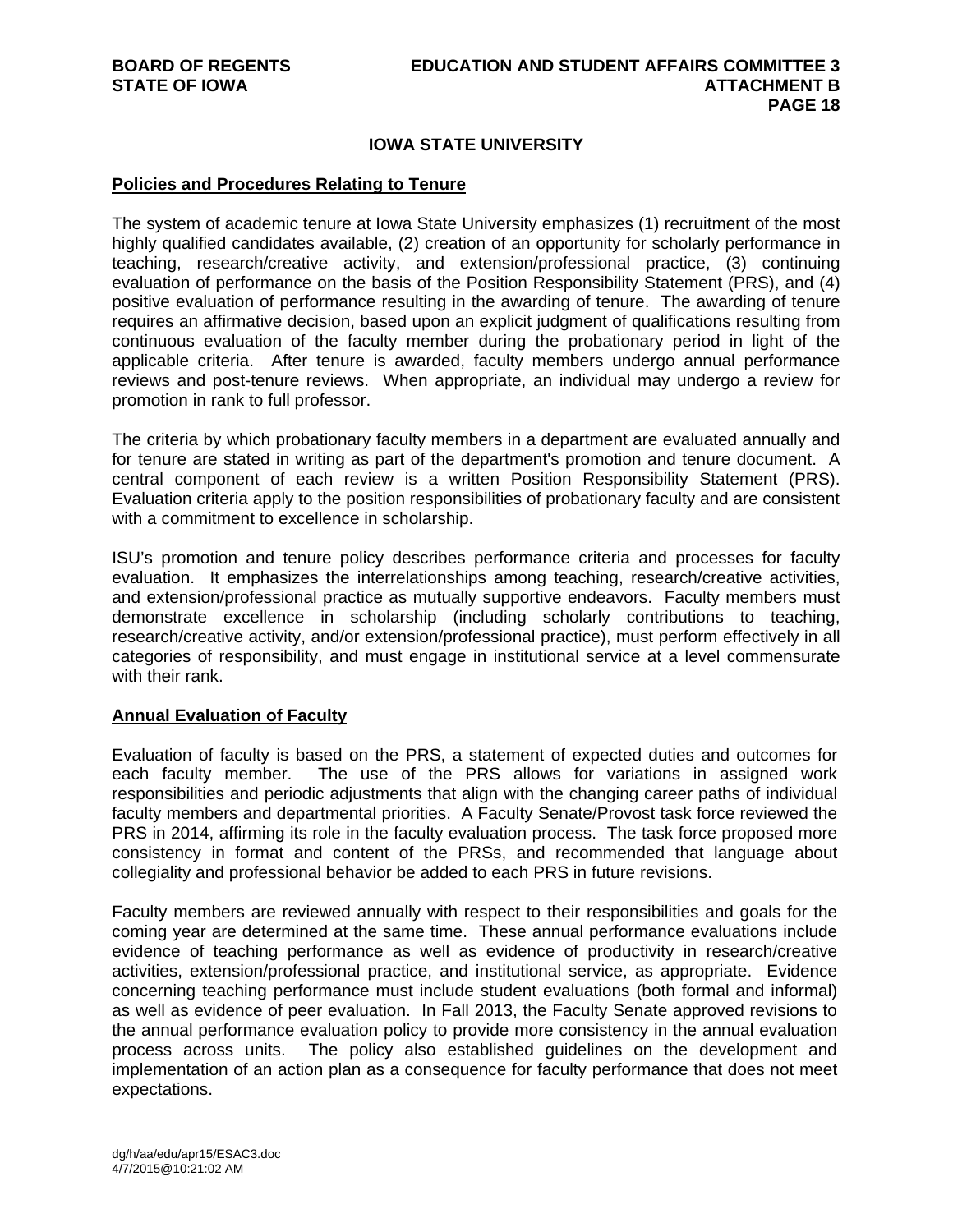#### **Faculty Vitality**

Iowa State University offers tenured and tenure-eligible faculty members a number of opportunities to ensure productive engagement in all areas of faculty work. The Center for Excellence in Learning and Teaching (CELT) provides workshops and seminars in addition to resources that support innovation or improvement in teaching. The Center also offers advice and a forum for discussions as well as scholarly support for continued learning. Faculty members are encouraged to use instructional development facilities and other special programs to improve and modernize their teaching. The Office of the Vice President for Research offers more than a dozen workshops and programs each year on such topics as successful grant writing, getting to know federal grant agencies, collaborating with industry, and interdisciplinary research.

Faculty development initiatives for 2014-2015 included the following:

- **##** The Provost appointed three Faculty Fellows to lead faculty development efforts in the areas of Early Career Faculty, Department Chairs, and women and underrepresented faculty (through ADVANCE).
- **##** An Effective Teaching Workshop for new faculty, both tenure-eligible and non-tenure eligible, was offered by CELT in August 2014 to assist faculty with the transition to ISU.
- A day-long New Faculty Orientation was held in mid-August to provide new faculty with an introduction to university programs and resources with a particular emphasis on scholarship.
- **##** A one-on-one mentoring program is coordinated by the Provost's Office for all first-year tenure-eligible faculty.
- **#\*\*** College-peer mentoring programs support the newest cohort of tenure-eligible faculty through small group interactions and conversations with college leadership.
- **\*\*\*** A series of New Faculty Workshops included presentations on Effective Mentoring, Flexible Faculty Policies, and Promotion and Tenure.
- The Center for Excellence in Arts and Humanities (CEAH) supports faculty efforts for external grant writing through targeted programming. The CEAH grants coordinator worked with cross-disciplinary faculty teams on several grant proposals.
- **##** Grant-writing workshops were offered by the Office of the Vice President for Research to facilitate successful grantsmanship among faculty at all ranks. A Grants Hub in the Vice President's Office was established to help new faculty administer their first grants.
- **##** The New Faculty Scholars Program, offered in collaboration with the Provost's Office, CELT, and the Office of the Vice President for Research as a learning community for new faculty, included approximately 20 probationary faculty in the third cohort.
- *I***M** Individual academic colleges offered career development workshops on advancing to promotion and tenure for both tenure-eligible and mid-career faculty.
- **##** ADVANCE offers a workshop each semester for associate professors on effective strategies for building a case for promotion. In Fall 2014, a panel of associate deans led the discussion.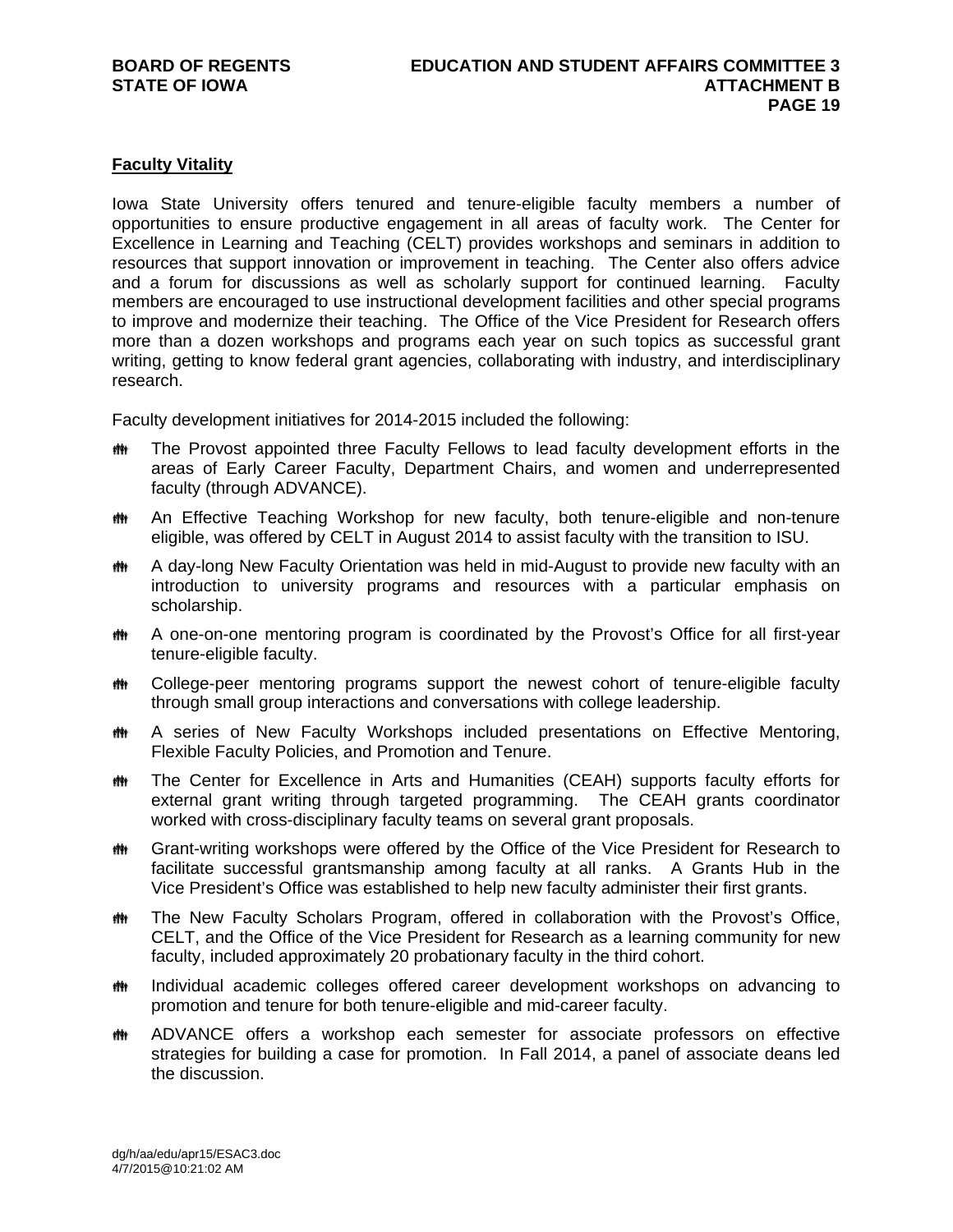The Emerging Leaders Academy (ELA) was offered in 2014-2015 to a cohort of 29 faculty and staff interested in enhancing their leadership skills and a focus on career development. Prominent scholars and practitioners in the field of higher education led the monthly programming.

Initiatives such as the Faculty Mentoring Program, the Miller Faculty Development Grant Program, and the Faculty Professional Development Assignment (FPDA) Program offer mentorship and professional growth and development opportunities for both junior and senior faculty. In particular, the FPDA program encourages new research and scholarship and new or specialized training.

#### **Post-Tenure Review**

Academic colleges and departments address the issue of faculty vitality by conducting evaluations of senior faculty as described in the Post-Tenure Review Policy (PTRP). The policy ensures that all tenured faculty undergo a post-tenure review at least once every seven years.

The Post-Tenure Review Policy, approved in 2011 and revised in 2014, provides all tenured faculty with a formative peer evaluation of their accomplishments. The peer review recognizes accomplishments and offers feedback on improving performance where needed. The policy delineates timeline, specific outcomes, and the roles of administrators in the peer review process. The timeline stipulates that the post-tenure review must occur at least every seven years; at the request of the faculty but no fewer than five years since the last review; or the year following two unsatisfactory annual reviews. Exemptions are made for faculty who are under review for promotion, within one year of retirement or phased retirement, or faculty who serve as chair or in positions that contain the words "president," "provost," or "dean."

It is a required outcome that, when any aspect of performance is deemed "below expectations," that the department chair with input from the peer review committee must develop an action plan for improvement. The policy requires justification for the plan, a time table to evaluate acceptable progress, a description of consequences for not meeting expectations, and consequences of non-action. An unsatisfactory post-tenure review could result in a charge of unacceptable performance of duty.

During 2013-2014, 66 tenured faculty members were reviewed as a result of this policy; this represents 6.6% of all tenured faculty. Academic departments estimate that 82 additional reviews will have been concluded during 2014-2015.

#### **Non-Tenure-Eligible Faculty Policy**

In December 2001, the Faculty Senate approved a policy on non-tenure-eligible appointments and amended it in Spring 2003 to broaden the range of non-tenure-eligible faculty titles. The policy is guided by the University's commitment to the tenure-track system and an understanding that the tenure system is one of the University's best ways of ensuring that it pursues its missions in discovery, engagement, and learning at the highest levels of excellence. The policy was designed to encourage the responsible use of non-tenure-eligible faculty because large numbers of non-tenure-eligible faculty can put unneeded stress on the system.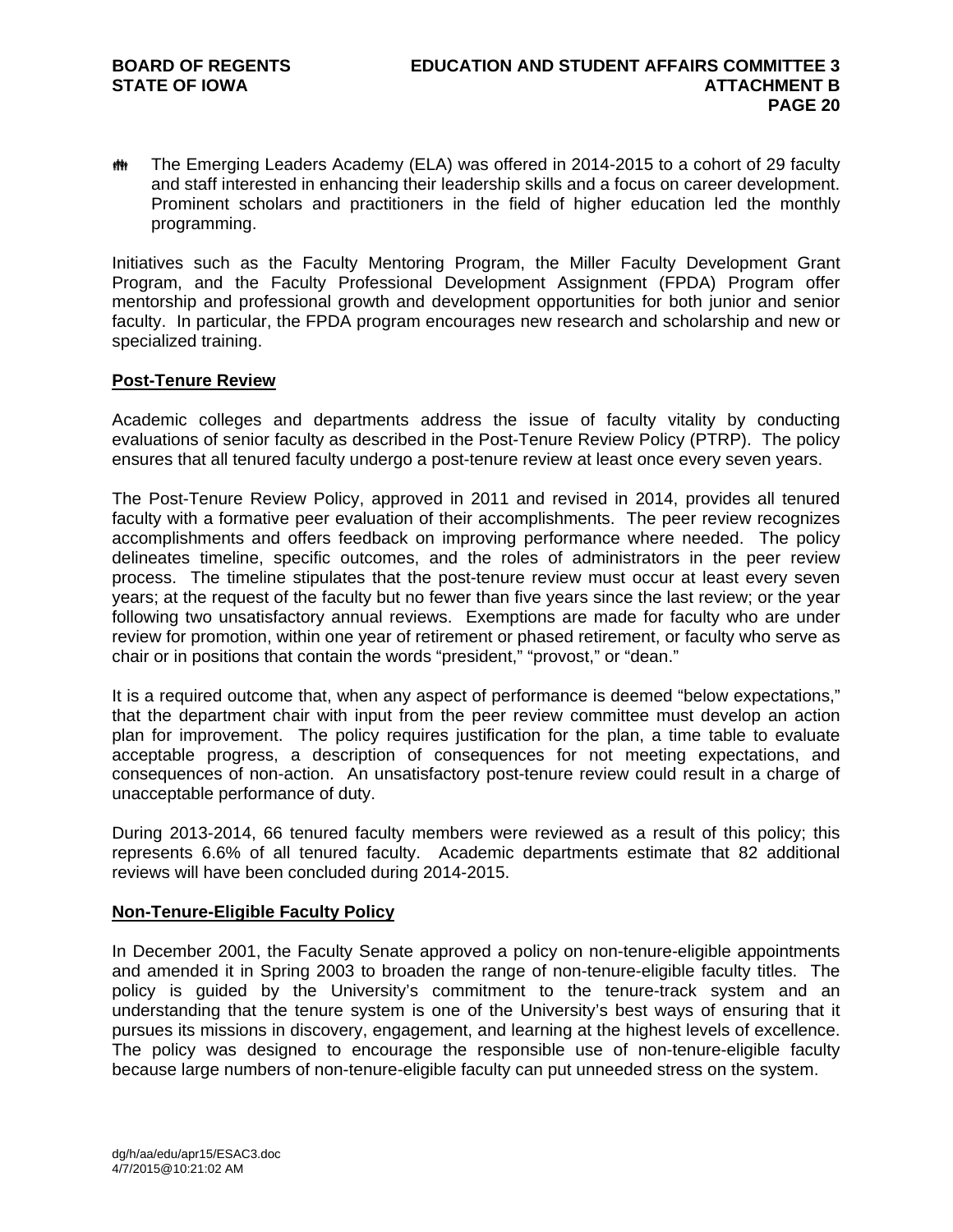Under this policy, non-tenure-eligible faculty members, with the input of appropriate tenured and tenure-eligible faculty, are appointed for varying terms with the option of renewal, depending on departmental needs. The Office of the Senior Vice President and Provost annually monitors the percentage of teaching done by non-tenure-eligible faculty on an annual basis. Although the University follows AAUP guidelines which recommend that no more than 15% of total instruction be provided by non-tenure-eligible faculty, the new policy provides greater flexibility across departments.

In Fall 2014, there were 467 faculty members classified as lecturer, clinician, senior lecturer, or senior clinician, compared to 452 in Fall 2013. In addition to teaching, these term faculty members also plan and coordinate other educational programs, advise undergraduates, supervise practica and internships, provide clinical services, and participate in outreach activities. The ability to hire quality faculty on a full- or part-time basis to contribute to the teaching mission of the University has helped departments by providing flexibility in staffing, especially during periods of enrollment growth.

By now, several lecturers and clinicians have served multiple terms and have been evaluated for advancement to senior lecturer and senior clinician. Since implementation of the non-tenure-eligible policy offering the titles of senior lecturer and senior clinician, 133 faculty members have been advanced to the senior status through a peer-review process.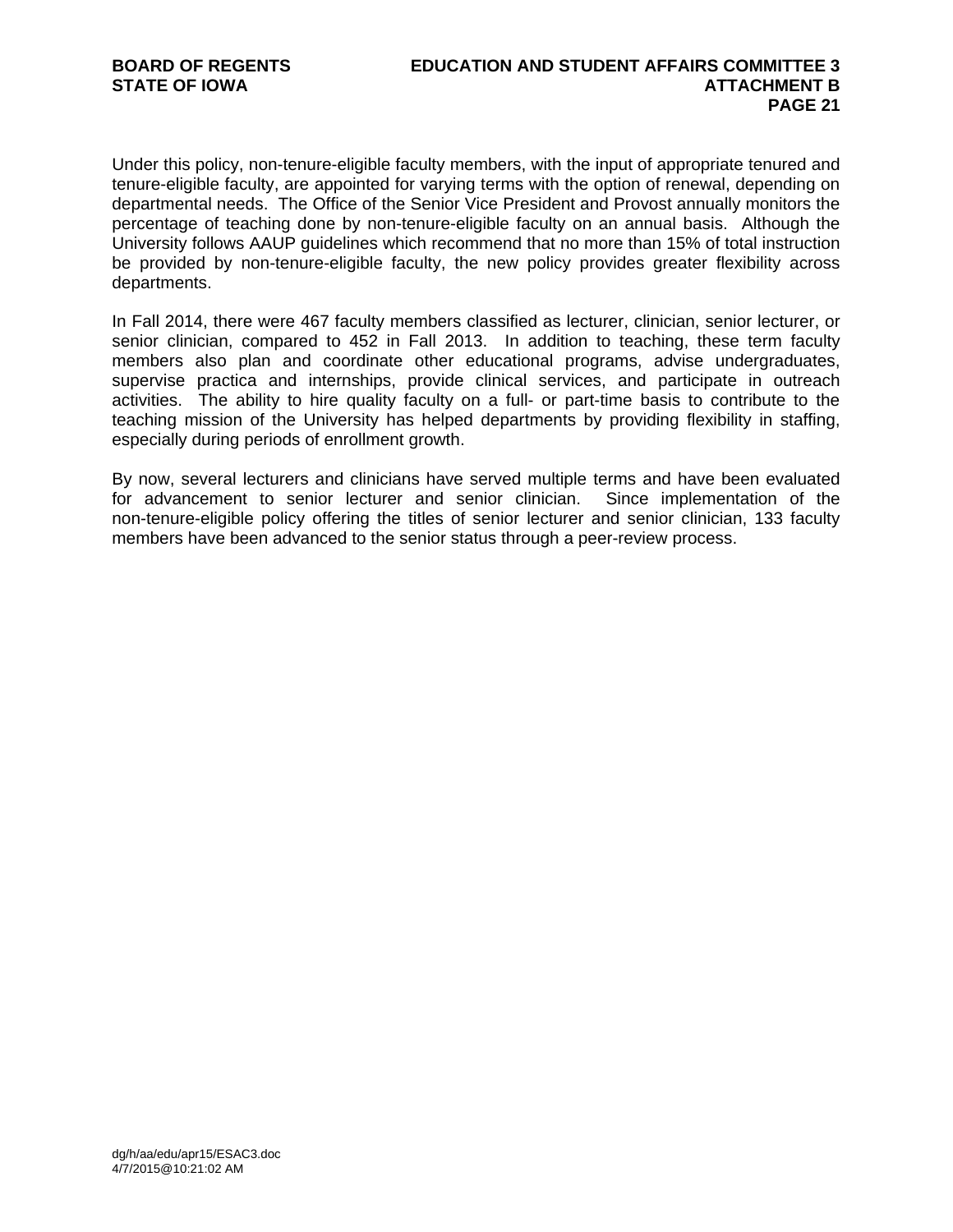#### **UNIVERSITY OF NORTHERN IOWA**

#### **Policies and Procedures Relating to Tenure**

The University of Northern Iowa faculty are unionized and represented by UNI-United Faculty. General evaluation procedures are defined in Article Three of the 2013-2015 Master Agreement; tenure policies and procedures are specified in Appendix B of the Master Agreement.

The criteria for promotion to associate professor are identical to the criteria for tenure. As indicated in Appendix B, the standard for promotion and tenure is a documented record of accomplishment in teaching, scholarship and/or creative achievement, and professional service. While the degree of accomplishment in each of these areas may vary, documented teaching effectiveness is essential and primary. A tenure candidate's scholarship/creative activity and service will be considered only after a positive judgment is made about teaching.

Each academic department is expected to develop its own specific criteria for tenure and promotion evaluations because academic disciplines vary widely in determining the specifics of accomplishment in teaching, scholarship, and service.

#### **Evaluation of Instructional Performance**

Article Three of the Master Agreement provides specific procedures for evaluation of teaching. Probationary faculty members are evaluated annually by a departmental Professional Assessment Committee (PAC) and the faculty member's department head. The college dean and the Provost review the files and the evaluations of the PAC and department head in making their own judgments about faculty performance. Departmental PACs develop their own procedures for evaluating teaching but generally include review of teaching materials, classroom observation, and review of student assessments of teaching. Tenured faculty members who apply for promotion in rank are also evaluated by the PAC.

Student assessments of teaching are required during the spring semester of each academic year for all probationary, term, renewable term, and temporary faculty members. Tenured faculty members are required to conduct student assessments of teaching every three years during the spring semester. A provision of the 2013-2015 Master Agreement is Appendix I, which calls for the creation of a new student assessment instrument. The selection and/or development of the instrument is governed by Article Three of the Master Agreement. Based on the provisions of the agreement, a committee of nine (three members appointed by the Northern Iowa Student Government, three members appointed by United Faculty, and three members appointed by the Executive Vice President and Provost) submitted its final report in May 2014 and a new student assessment instrument was approved by both the Executive Vice President and Provost and the president of United Faculty. This instrument was used for Fall 2014 evaluations and will be used more widely in Spring 2015. As a result of bargaining for the 2015- 2017 Master Agreement, it was agreed that tenured faculty members will be reviewed every two years.

In addition to annual and tenure and promotion reviews for probationary faculty, every faculty member's teaching performance is evaluated annually for purposes of awarding merit pay.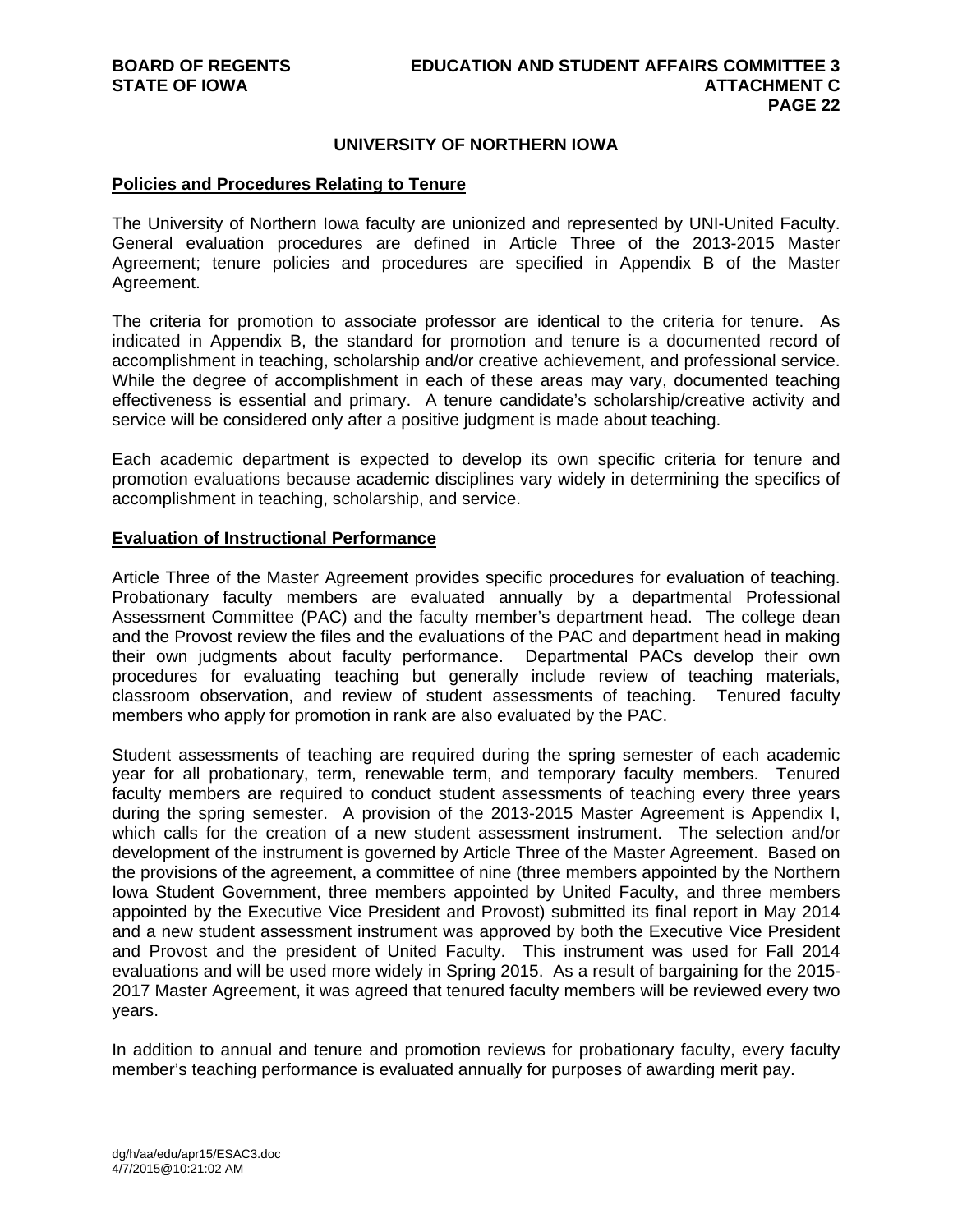#### **Faculty Vitality**

Faculty members at the University of Northern Iowa are afforded a number of opportunities that keep them engaged, active, and vital in their teaching, research/creative activity and service. These opportunities include Professional Development Assignments (PDAs), summer research fellowships, and support for travel to professional development conferences or other faculty development opportunities. During the 2014-15 academic year, 18 faculty received professional development assignments for a semester or academic year to pursue scholarly and creative projects. In addition, under the terms of the Master Agreement, 37 faculty received summer research fellowships in 2014 for either four or eight weeks.

In Summer 2014, 22 pre-tenure faculty received summer fellowships (funded by the provost's office, the president's office, and the Graduate College) to support research or creative work. These faculty presented a public poster session in October 2014 to display the results of their efforts. For 2014-15, 15 pre-tenure faculty applied for and received grants of up to \$1,500 each to support research and creative activity.

In Fall 2014, the Provost's office sponsored both a new faculty orientation program and a fall faculty workshop for all faculty. The new faculty orientation program is a one and one-half day program which supports new faculty as they begin their work at UNI. The program provides information on working with students, the library, eLearning Tools, and faculty governance. The orientation is a partnership with other offices, such as Human Resource Services and the President's Office. Social events are included so that new faculty have a chance to network with each other and more experienced colleagues, department heads, deans and institutional officials. The fall faculty workshop hosted renowned pedagogical expert Dr. Maryellen Weimer, who presented sessions on moving from a teacher-centered to a learner-centered paradigm.

The Center for Excellence in Teaching and Learning (CETL) is in its second year of operation, led by Dr. Susan Hill, Director of the Center. During 2014-15, 590 faculty, staff, and students attended one or more 32 faculty development events sponsored or co-sponsored by the Center. Topics included creating community in the classroom, enhancing students' critical thinking skills, flipping/blending courses using technology, and classroom activities for student-centered learning. Twenty-three probationary and tenured faculty are also participating in the newly developing "teaching UNI' faculty teaching certificate program, which offers faculty an opportunity to explore research on teaching, reflect on their own teaching, and implement new teaching strategies. The need for this initiative resulted from interest in the Center.

The Office of Research and Sponsored Programs (ORSP) holds a Campus Connexus each year. This event helps faculty network and make meaningful scholarly connections with other faculty from across campus. ORSP also hosts a biennial Symposium on Research and Creative Activity. The goals of the Symposium are to foster dialogue on current topics related to scholarship in higher education and to showcase current research, scholarship and creative activity by UNI faculty.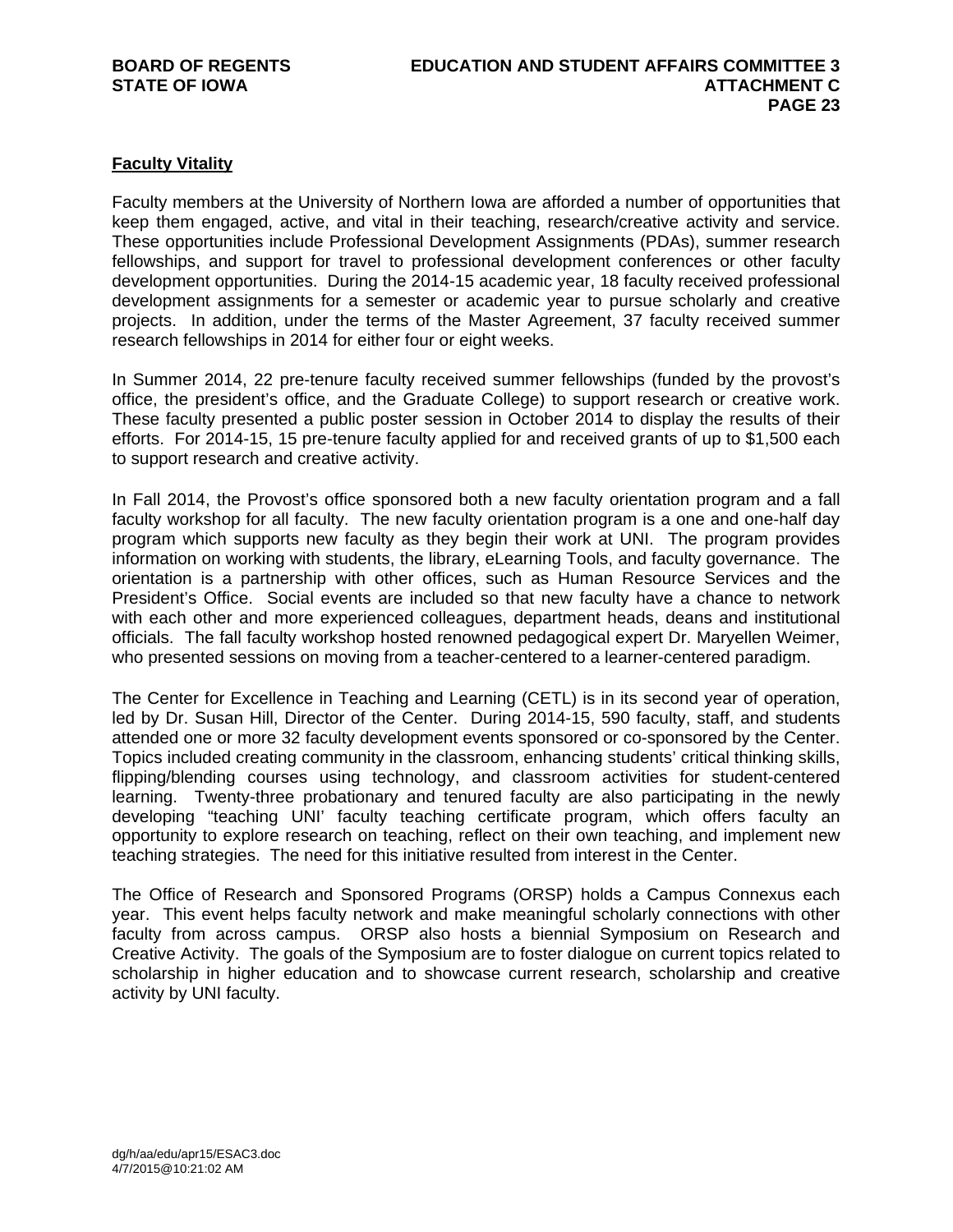Since 2010, the University has been an affiliate of the National Coalition Building Institute (NCBI), which provides a "train-the-trainer" model for diversity initiatives and prejudice reduction. Working with leaders from Student Affairs and Administration and Finance, two faculty members serving as Diversity Fellows manage a campus-wide program aimed at inclusiveness. Over 25 faculty members have received training to allow them to conduct training on campus. Workshops associated with NCBI and sponsored by the Provost's Office are held monthly with the goal of having more campus community members participate in activities that foster inclusion and understanding.

In addition to the many opportunities for faculty that involve their on-campus work, significant funding for faculty development travel was provided through departments, colleges and the Office of the Executive Vice President and Provost. This travel funding allowed faculty to present at professional conferences or to attend meetings that would support and inform their teaching and scholarly activity.

#### **Post-Tenure Review**

All review of faculty members' performance at the University of Northern Iowa is specified in the Master Agreement between United Faculty of UNI and the Board of Regents. Under the evaluation provisions of Article Three of this agreement, there are three mechanisms for post-tenure review of faculty members. First, a tenured assistant or associate professor may apply for a review that may lead to a promotion to either associate or full professor. Second, every tenured faculty member is evaluated by his/her department head each year for assignment of merit pay. Merit pay is awarded on the basis of performance in the areas of teaching, research and service, weighted according to the faculty member's workload (Article 3, Paragraph 3.433). Department heads distribute evaluation standards in the fall of each year and faculty members receive evaluation letters in the spring explaining how they were evaluated using the departmental standards. Third, department heads may conduct other evaluations (Article 3, Subdivision 3.441). The dean and/or the Provost may conduct a review of a faculty member (Article 3, Section 3.5).

#### **Definition of Non-Tenure-Track**

The Master Agreement with UNI-United Faculty recognizes the following types of non-tenure-track appointments:

- **##** Temporary appointments for one year or less. Temporary appointments automatically terminate at the end of the stipulated term with no expectation of renewal. Faculty members with these appointments are commonly referred to as adjunct professors and are only expected to teach assigned courses.
- **##** Term appointments are full time for a minimum of two and a maximum of four years. These appointments expire automatically at the end of the specified term and a search must be conducted if the position is to be refilled after expiration. Faculty members on term appointments primarily engage in teaching activities, although many departments also have service expectations. Some term faculty also voluntarily engage in scholarly/creative activities as a means of enhancing their future prospects in the academic market.